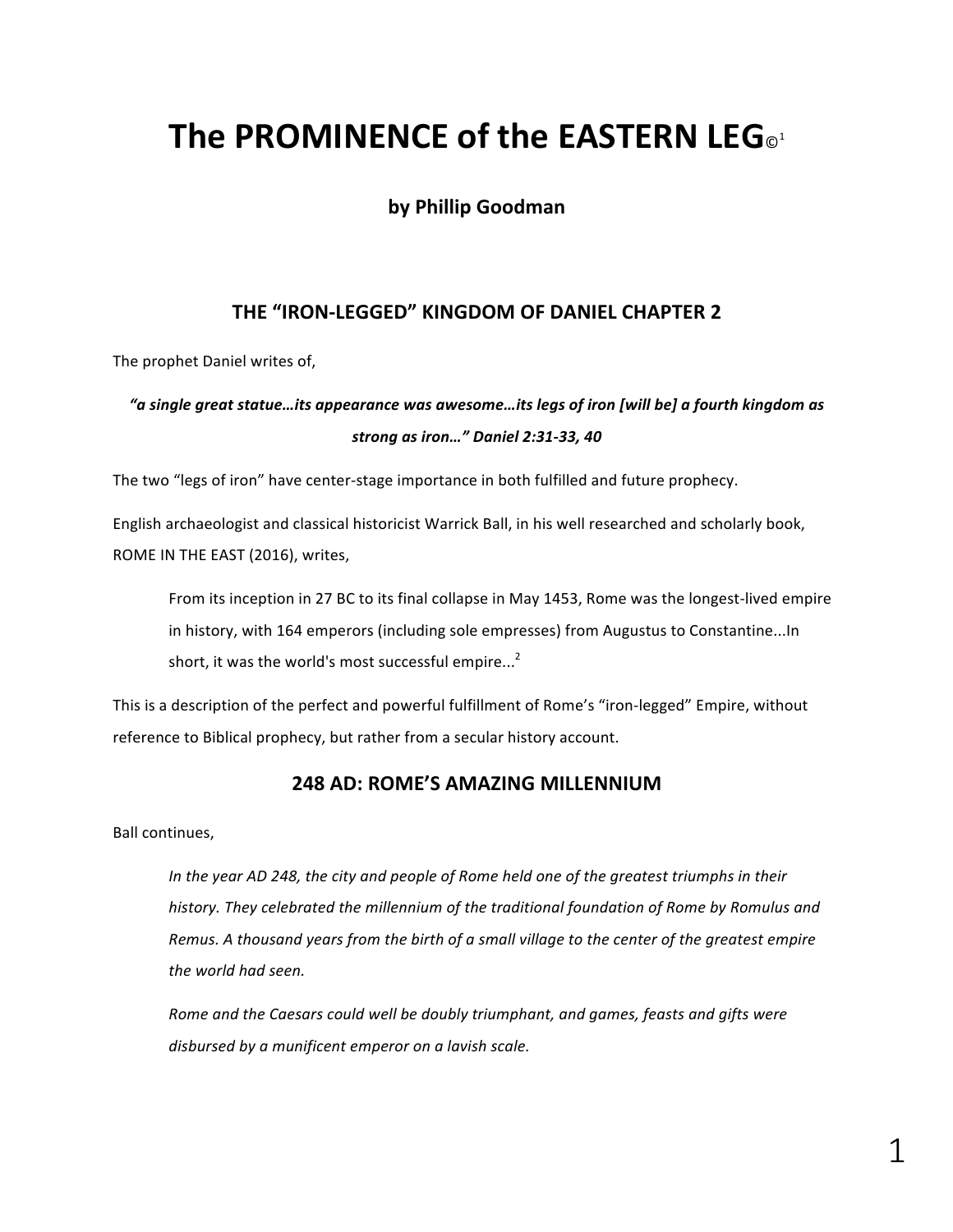But the Roman emperor who presided over this greatest and most Roman of all triumphs was not from Rome himself, nor from anywhere in Europe. He was from the East; the Emperor Philip *the* Arab.<sup> $3$ </sup>

Certainly a thousand-year Reich is reason enough for the event to be remarkable, but what made *it* even more so was that the Roman emperor who presided over and presented the games, as the ultimate Roman and embodiment of Roman Civilization, was an Arab, the son of a shaikh *from the Syrian desert.*<sup>4</sup>

The story of Rome is a story of the East as well as the West...<sup>5</sup>

## **The PROMINENCE of Daniel 2's EASTERN-LEG**

Then, Ball summarizes the "profound" history of the Eastern Roman Empire, what the prophet Daniel undoubtedly depicted as the 'Eastern Leg' in the vision of the great statue.

*Most of all, in order to understand Rome and appreciate it fully, it is necessary to see it in all of its* breadth and richness, not just as a 'European' or 'Western' civilization.

Of the 1,480 years of the Roman Empire's existence, approximately half of that time was spent in the Near East...The influence of Rome on the East for those seven centuries was profound, and it *would be a mistake of first order to underestimate that influence.* 

...But more profound was the influence of the East upon Rome. The process was invariably a twoway one, with ultimately the eastern element predominating... This legacy is as much eastern as western, as much oriental as occidental, both to Europe and the world as a whole.<sup>6</sup>

# The EURO-CENTRIC VIEW-HISTORICALLY INCORRECT

One Website, writing in a popular prophecy magazine, says this...

"Another idea ... is that the Roman Empire had both "Western" and "Eastern" components, and therefore the Antichrist could come from the Eastern wing which incorporates territory that is controlled today by Muslims.

While this was true in the later stages of the Empire, it was not true at the time of the destruction of Jerusalem in 70 AD.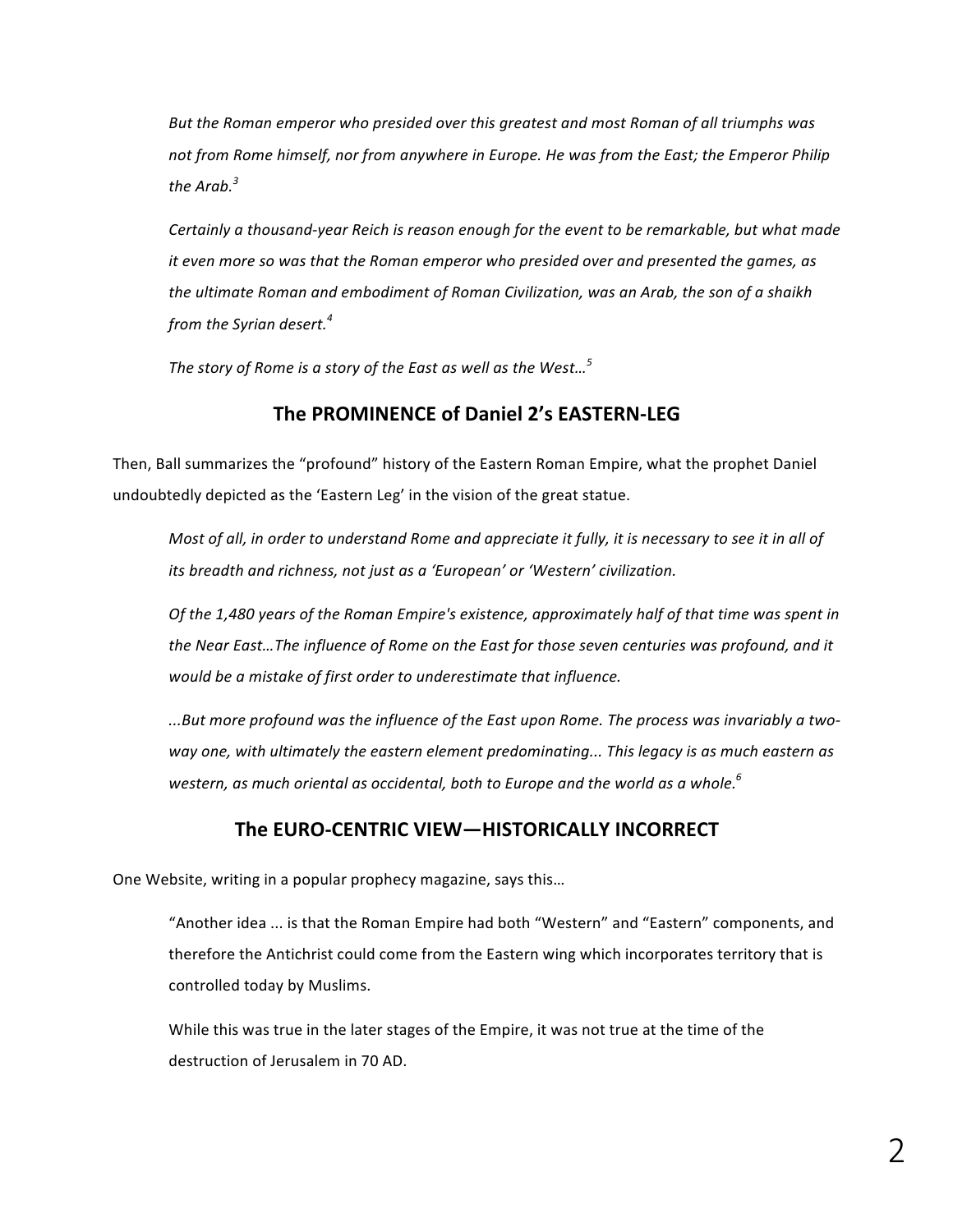The emergence of the "Eastern" leg of the Roman Empire took place long after the destruction of the city and temple [in 70 AD]. $^{\prime\prime}$ 

That is a common yet glaring blunder, both prophetically and historically. Rome was an East-West Empire long before it officially enacted for administrative purposes its East-West division in 286 AD. Rome gained its Eastern-leg when it established the province of Pergamon in Asia Minor in 133 BC. This is 200 years before the 70 AD date mentioned above!

The Eastern-leg, which began in 133 BC, was already in place when the "formal beginning of the Roman Empire" occurred 102 years later in 31 BC. By that time Rome had extended its Eastern-leg all the way to the Euphrates, and later into Assyria.

From the above website-quote, we will use the 70 AD date as our 'Benchmark' (explained below) for our dating of the history—and thus the accuracy of the prophetic fulfillment—of Daniel's Eastern Leg. The 70 AD date is based on the following passage,

#### *"the people of the prince who is to come will destroy the city and the sanctuary" (Daniel 9:26)*

The term "Antichrist" can be correctly inserted for "the prince". The "city and the sanctuary" refer to Jerusalem and its Temple which were destroyed by the Romans in 70 AD. The question which arises out of this passage is this— Who are "the people of the prince (Antichrist)"? The correct identity of those "people" would reveal the ethnic-racial roots, and perhaps even the nationality, of the future Antichrist **IF** no other passage of Scripture is violated.

Let's examine the reasoning of the above quote, for it is simple and straightforward. It goes like this,

Since there was no Eastern Leg in 70 AD,

then we must read it as,

"the **EUROPEAN** people of the Antichrist who is to come"

The Antichrist, then, must be at least European, probably Italian (even more specifically from Romecity). This view is what I call the "Euro-centric" view.  $8$ 

We will show that...

1. Rome's Eastern Leg was in place for at least 2 centuries BEFORE 70 AD;

Therefore, we would read Daniel 9:26 as...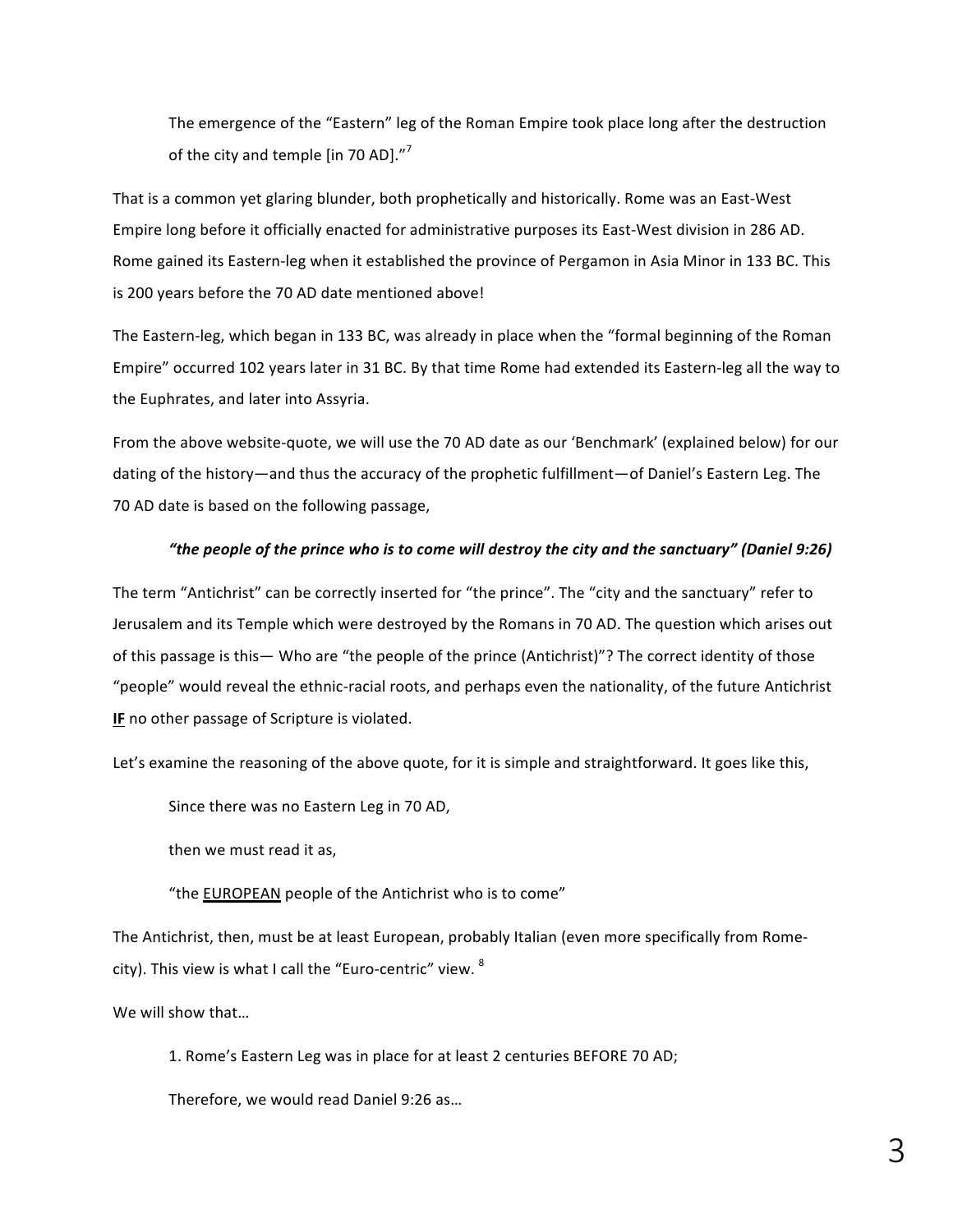"the ROMAN people of the Antichrist who is to come" (Daniel 9:26, paraphrased)

Also, we will show-as Daniel's Statue shows-that...

2. The Eastern Leg was in place when the "iron" Empire first appeared,

- 3. The Eastern Leg was PROMINENT in fulfilled Prophecy BEFORE 70 AD,
- 4. The Eastern Leg will be PROMINENT in Future Prophecy.

# **THE RISE OF THE EASTERN LEG BEFORE 70 AD**

It is essential to recognize a long-acknowledged fact of history: The East-West division of historical geography, which runs along the lines of the global eastern hemisphere (in our case, Asia and the Middle East) and the global western hemisphere (for us, Europe). The two greatest empires in history, the Greeks and the Romans, were the first two empires of ancient history to span both east and west.

#### The GREEK "EAST-WEST" EMPIRE

The ultimate result of Alexander's conquests was the fusion of East and West.<sup>9</sup>

#### **The ROMAN "EAST-WEST" EMPIRE<sup>10</sup>**

Rome had acquired an empire in the East as well as in the West. The Mediterranean had become *a "Roman lake."<sup>11</sup>*

*The story of Rome is a story of the East as well as the West...*<sup>12</sup>

#### THE TIMELINE-HISTORY OF THE EASTERN LEG OF THE ROMAN EMPIRE

#### **190 BC**

*…in 190 Roman soldiers for the first time set foot in Asia...the Seleucid army was routed. Rome had arrived in Asia.13*

#### **146 BC**

…the Romans conquered Greece...By 146 B.C. [came the] annexation of Greece and the *imposition of direct Roman imperial rule.*<sup>14</sup>

(This was the Roman conquest of the first Greek "Horn" of Daniel 8)

#### **133 BC—200 Years Before 70 AD**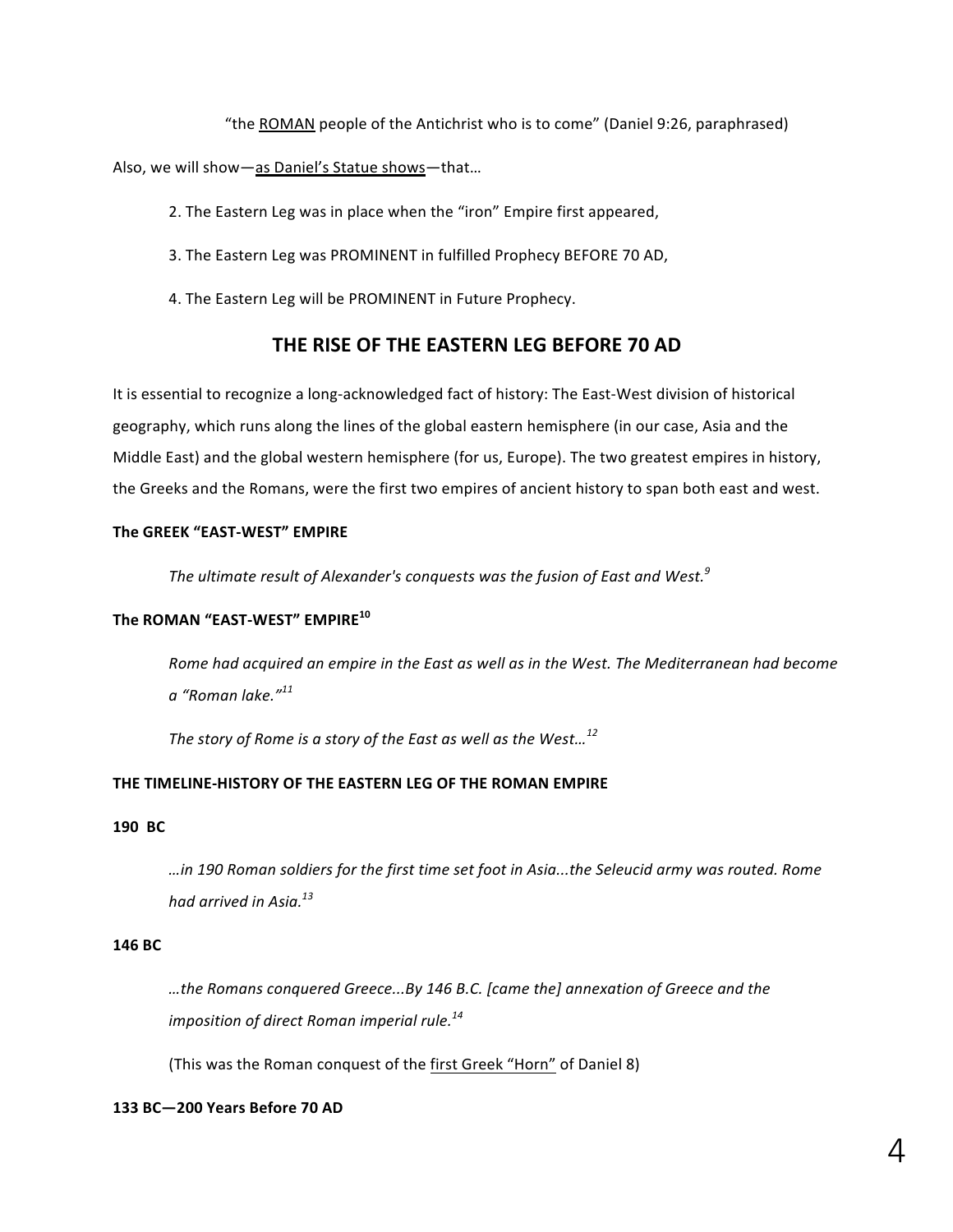*In* 133 BC, the ruler of Pergamum, a country in Asia Minor, left his territory to Rome upon his death. Almost casually, Rome had acquired an empire in the East as well as in the West.<sup>15</sup>

**133 BC, MORE**—Spain and Asia Minor added AT THE SAME TIME to the Roman Empire,

The same year that marked the complete establishment of Roman rule in Spain saw Rome gain *her first possessions* [Pergamon] at the opposite end of the Mediterranean.<sup>16</sup>

(If Spain was part of the Roman Empire-West, then so too must Pergamon be part of the Roman Empire-East. Furthermore, the Roman Eastern Leg was officially added (133 BC) 175 years BEFORE Britain (43 AD). Was Britain part of the Western Leg? So too, then, was Asia Minor part of the Eastern Leg BEGINNING in 133 BC-203 years BEFORE our 'Benchmark' date of 70 AD.)

(This was the Roman conquest of the second Greek "Horn" of Daniel 8)

#### **64 BC**

*Pompey's arrival in Antioch in the summer of 64 BC marked the end of one empire [SELEUCID]* and the beginning of another [ROMAN]... With its end, the Romans became the heirs of *Alexander.<sup>17</sup>*

(This was the Roman conquest of the third Greek "Horn" of Daniel 8)

#### **31 BC—ultimate conquest of the Greek Empire (succession of the "iron legs" to the "bronze thighs")**

*[Egypt]* was crushed by Augustus at the battle of Actium in 31 B.C., after which Egypt became a *Roman province.<sup>18</sup>*

(This was the Roman conquest of the fourth Greek "Horn" of Daniel 8—and thus the FINAL CONQUEST of the Greek Empire and the introduction into history, and prophetic fulfillment, of ROME'S "IRON-LEGGED Empire.)

#### **31 BC-the "IRON-LEGS" EMPIRE ARRIVES**

The Battle of Actium in 31 BC resulted in ... Augustus, becoming sole ruler. This marked the *formal beginning of the Roman Empire*...<sup>19</sup>

#### **The AMAZING ACCURACY of the DANIEL 2 STATUE IN HISTORY AND PROPHECY**

1. When the Roman Empire succeeded Greece, it had already possessed an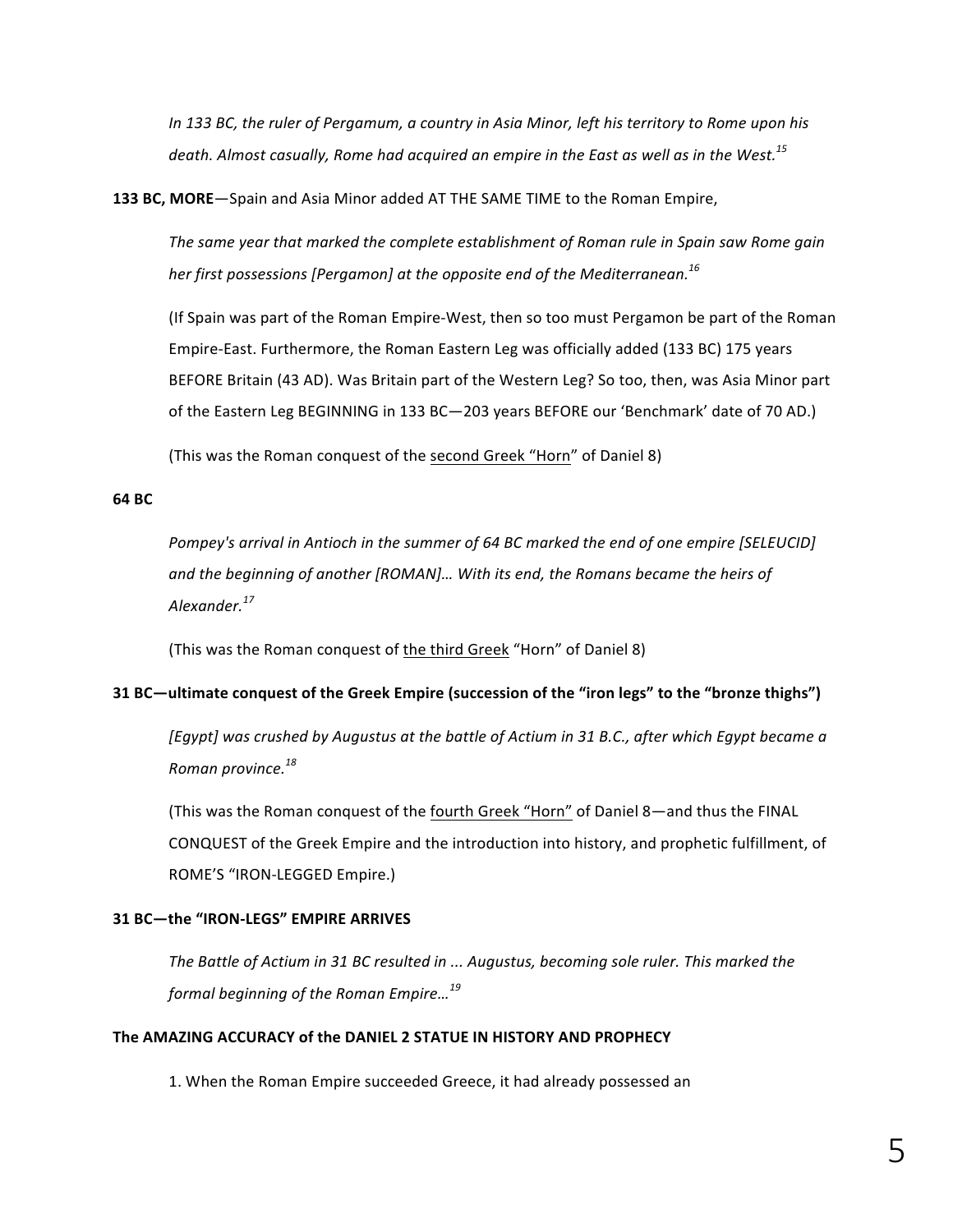Eastern Leg for 102 years;

2. and it became the "Iron" Empire in that Very Same Year (31 BC)!

#### WAS THERE AN EASTERN-LEG IN 70 AD?

The Cilician province of Paul's Roman citizenship and the Syria-Palestine (Israel) province were added in 63 BC, 58 years before Christ was born in that EASTERN LEG of the Roman Empire. Did the Eastern-leg predate our 'Benchmark' date of 70 AD? By quiet a stretch-202 years-from the 133 BC date of Rome's first official province in Asia!

## **THE PROMINENCE OF THE EASTERN LEG BEFORE 70 AD**

#### SUMMER, 64 BC

The...Seleucid Empire became the Roman province of Syria overnight.

*…arguably the greatest single territorial acquisition in Rome's history…*

*With its end, the Romans became the heirs of Alexander...* 

*…acquiring an eastern empire*. 20

#### **SECOND CENTURY BC--197-63 BC (over 2 Centuries before 70 AD)**

*...how entwined Rome and the East were from the very beginning of Rome's imperial expansion*. 21

In the century and a half between 197 and 63 B.C., the Romans made themselves master of the *entire eastern Mediterranean*. 22

The acquisition of the eastern provinces in the first centuries BC and AD

*led directly to the rise of Rome and of Roman greatness...* 

The East was the real heart of the Roman Empire.

Small wonder that Rome itself moved to the East.<sup>23</sup>

#### BY 167 BC ROME WAS "FLEXING" IT'S FUTURE EASTERN LEG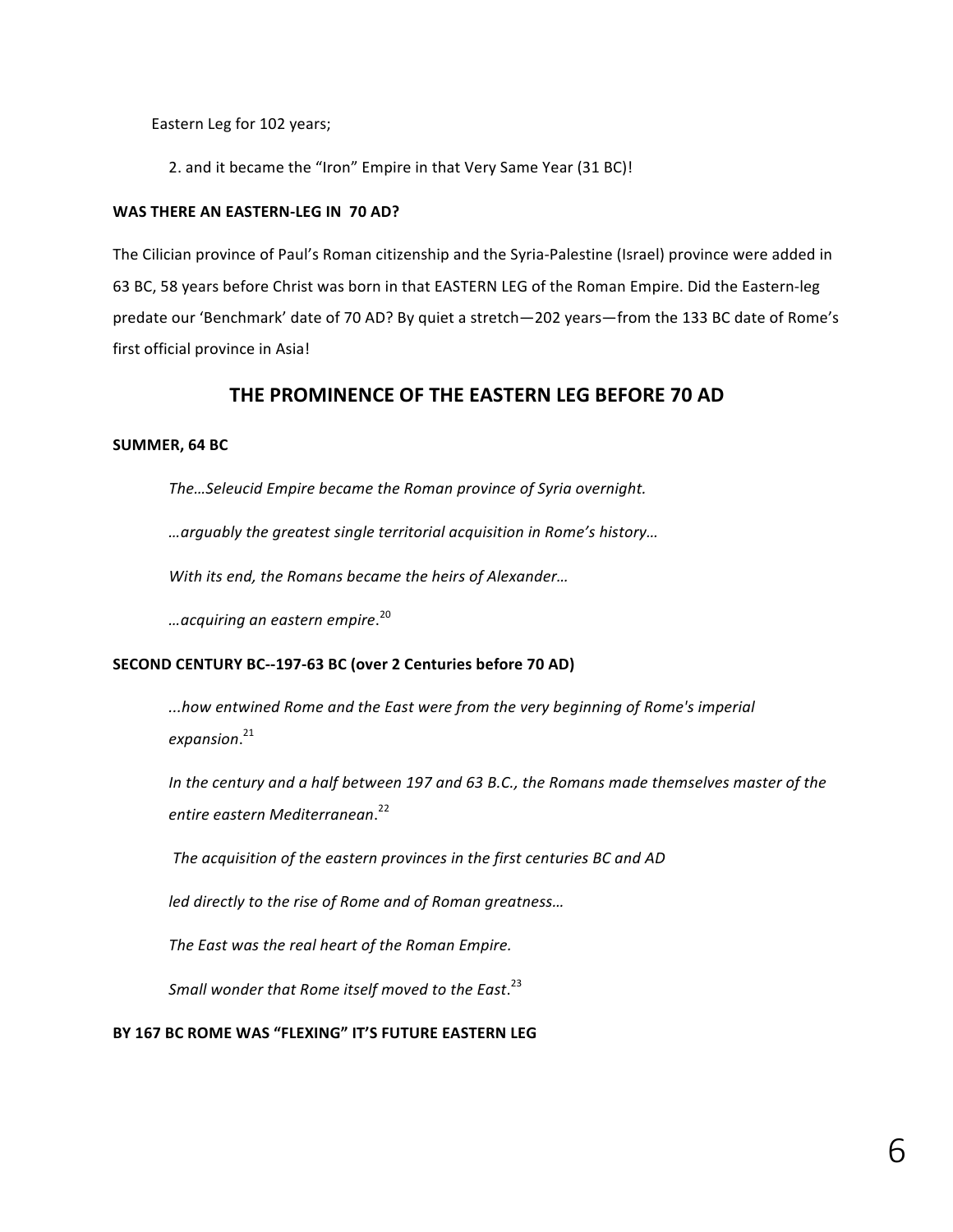In the first decades of the second century B.C., the Romans decisively defeated the major *Hellenistic kingdoms of Greece and Asia Minor, and by 167 B.C., Rome was mistress of the eastern Mediterranean*. 24

*...the East dominated Rome from the beginning of its imperial expansion...the East transformed Rome...The story of Rome is a story of a fascination for the East...that amounted to an obsession*. 25

…the legacy of Roman civilization…is as much eastern as western, as much oriental as *occidental*…<sup>26</sup>

#### **ROME'S HISTORICAL "DNA" BEARS WITNESS TO THE PROMINENCE OF IT'S "EASTERN LEG"**

#### **1. By its material remains (ruins),**

…the Roman East…has more material remains than any other part of the empire...<sup>27</sup>

#### **2. By its geography,**

*.. The Tigris [river was] Rome's eastern frontier for much of its history*...28

#### **3. By its reputation,**

The East had come to Rome to stay, and was to leave its permanent mark on all of subsequent *Roman history*. 29

# THE PROMINENCE OF THE "PEOPLE" OF THE EASTERN LEG BEFORE 70 AD

In the early twentieth century TENNEY FRANK surveyed Roman tombstone inscriptions, sarcophagi, ancient census and freedman records, etc. After careful analysis, this remarkable scholar tabulated Roman ethnic and racial trends across the span of the Empire—from the Atlantic to the Euphrates.<sup>30</sup>

He wrote ... on the demise of the various ancient Italian peoples that comprised the Roman *ethnicity in Julius Caesar's day* [ 50 BC ]. ...

*that* over time changed the ethnic make-up of the Roman populace ...<sup>31</sup>

Franks' findings are revealing, and line up perfectly with the pre-70 AD rise of the Eastern Leg, and its import on the identity of the ethnic-racial-national roots of "the people" of the coming Antichrist.

**264-146 BC—The "PEOPLE" 215-PLUS YEARS BEFORE 70 AD**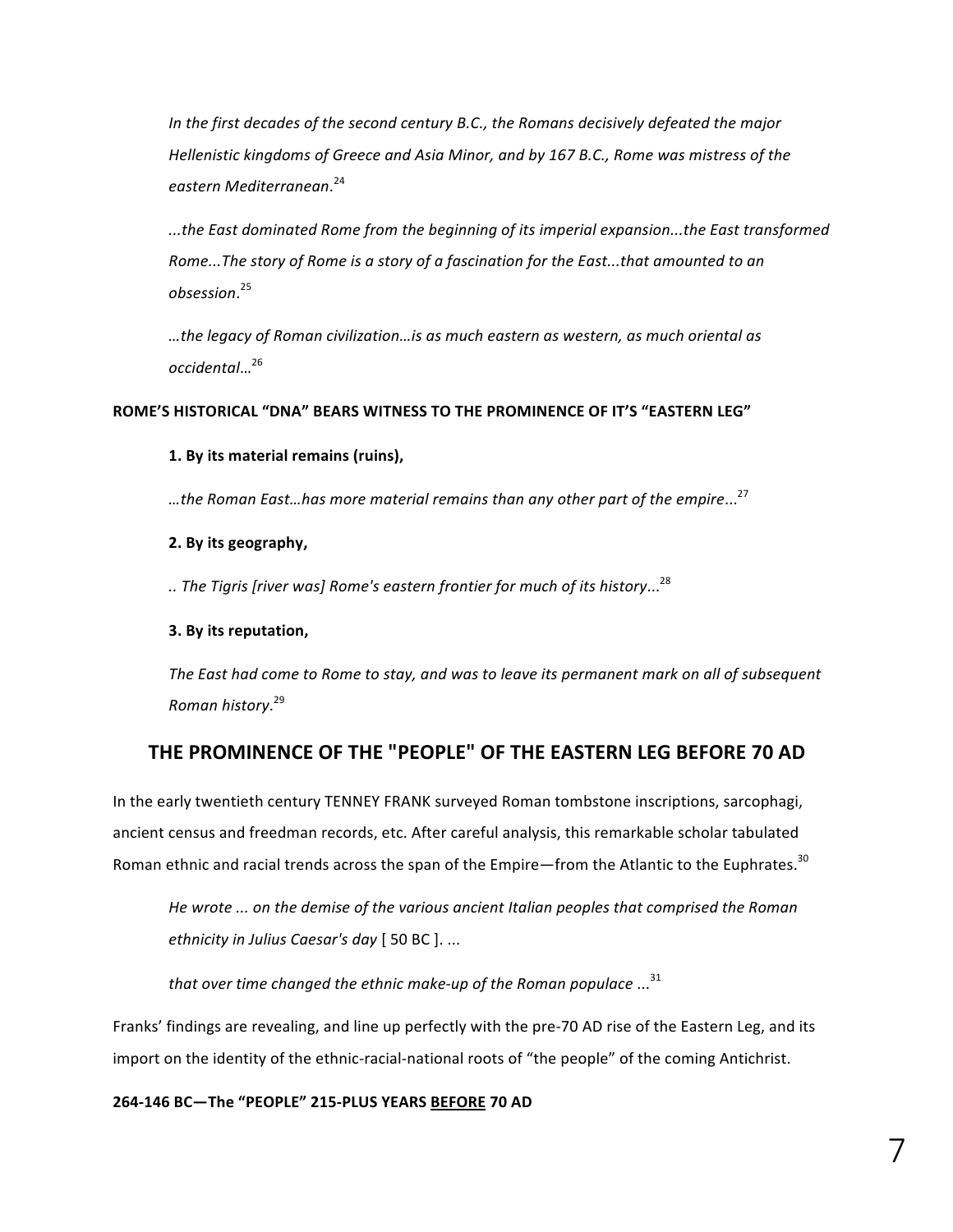Frank speaks of The Punic Wars, 264-146 BC, (140 years BEFORE the Time of Christ) "when the *city was still Italian.* " 32

#### **100-75 BC—The "PEOPLE" 150-PLUS YEARS BEFORE 70 AD**

Tenney Frank speaks of the early first century B.C...and the replacement of native Italians "by *hordes of slaves who bred up a new race of freedmen and consequently of citizens."* <sup>33</sup>

Frank writes about,

"... the replacement of the original founding stock... by new stocks

*... eastern races ... devastated the race which had built the Republic ..." [the Republic of Rome— 50 years BEFORE the Time of Christ]*. 34

#### **27 BC—The "PEOPLE" 95-PLUS YEARS BEFORE 70 AD**

Frank writes about,

*"This Orientalizing of Rome's populace … the people who built Rome [the republic 600s BC* to 27 *BC*] had given way to a different race [by the time of imperial Rome 27 BC]."<sup>35</sup>

and,

*…the city of Rome, since, as we have seen, the whole [racial] stock there had so changed* ...<sup>36</sup>

#### **54-70 AD-AT OUR BENCHMARK DATE OF 70 AD COMES THE AUTHORITATIVE TESTIMONY OF**

#### **70 AD-ERA CONTEMPORARIES THAT ROMAN "PEOPLE" WERE PREDOMINENTLY MULTI-RACIAL**

Frank quoting Tacitus, the reputable Roman historian, and **contemporary of the 70 AD ERA**,

*…a great many of Rome's senators and knights were descendants of slaves and…the*  native stock had dwindled to surprisingly small proportions... a very small percentage of *the free plebeians* on the streets of Rome could prove unmixed Italian descent. By far the *larger part--perhaps ninety per cent* [90%]--had Oriental blood in their veins.<sup>37</sup>

Amazingly, Tenney's own original research on ancient Roman inscriptions confirms Tacitus' "90%" estimate, which clearly shows the races of the EASTERN LEG had blended into the "people" of the West,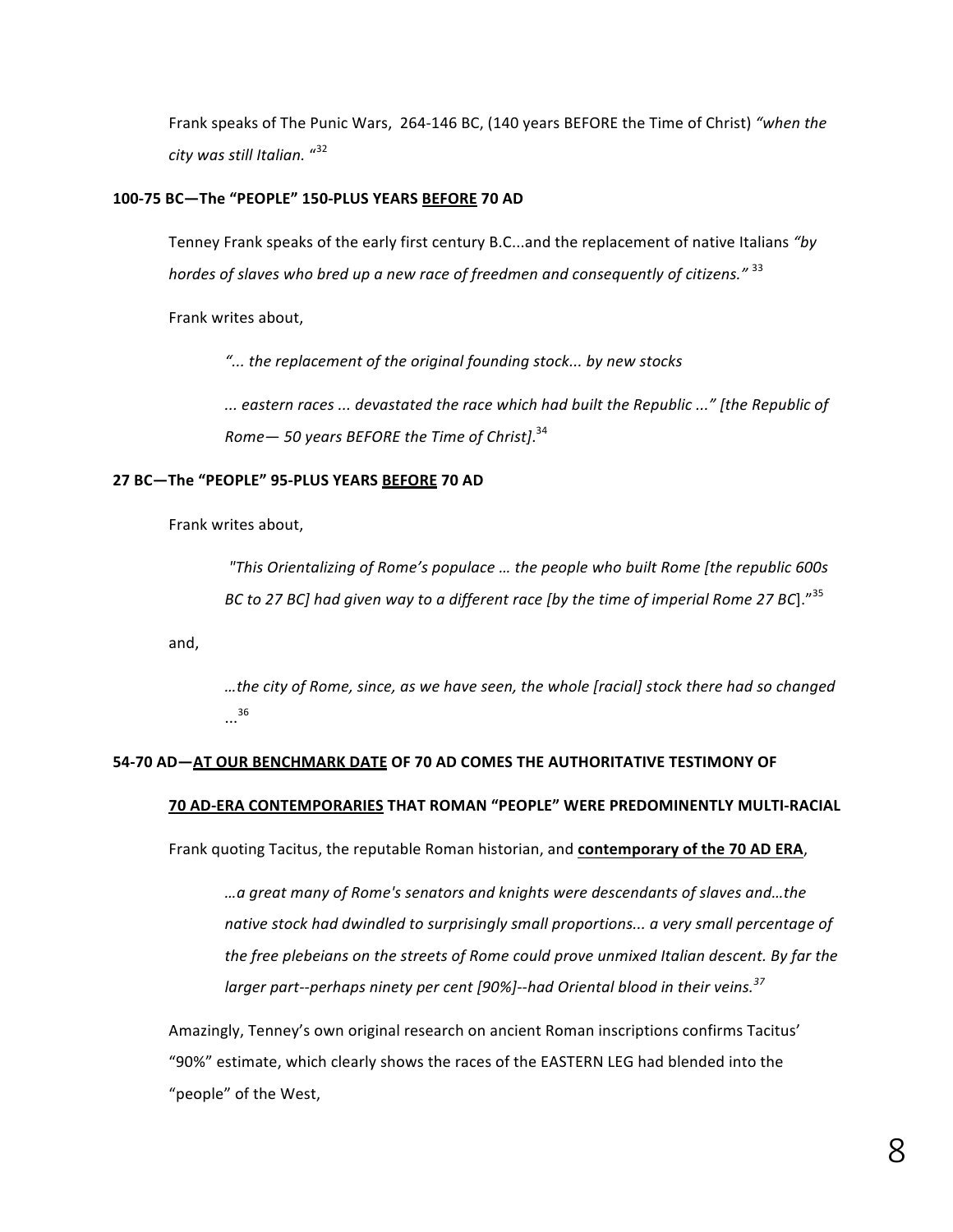*Classifying...the names of the...13,900 inscriptions of volume VI [Corpus of Latin* Inscriptions]...we find 4485 persons apparently born at Rome, [of which] 3723 (eighty*three per cent* [83%])...represents foreign extraction.<sup>38</sup>

Seneca, another **contemporary of the 70 AD ERA**, considered "Rome's leading intellectual", wrote the following,

*Of* this crowd [in the City of Rome] the greater part have no country; from their own free towns and colonies, in a word, from the whole globe, they are congregated.<sup>39</sup>

#### **100-200 AD—THE MULTI-RACIAL TREND VERIFIED IN THE IMMEDIATE POST-70 AD ROMAN "PEOPLE"**

"...the conglomeration of Europeans, Asiatics, and Africans that filled the western Roman *Empire in the second century.*"<sup>40</sup>

Clearly, the "people" of the Roman Empire cannot be restricted to 'Rome-city' people, or only Italian, or only European people, anymore than the Empire itself can be restricted to a one-legged western domain. Just as the Roman Empire of Daniel's two-legged Statue was a two-hemispheric Empire spanning East and West, so too were its people a blending of both European and Asiatic (even African) ethnicity and racial stock. And all of this existed well BEFORE our benchmark-date of 70 AD.

#### **THE CONFIRMING RESEARCH OF OTHERS ALSO SEE A MULTI-RACIAL ROMAN "PEOPLE"**

From The Life And Epistles Of St. Paul we read,

*"... the Romans had already become Greek to some considerable extent, before they*  were the political masters of those eastern countries...How early, how widely, and how *permanently this Greek influence prevailed...*"<sup>41</sup>

And we read in William Graham Scroggie's classic The Unfolding Drama Of Redemption,

*"..the [Roman] Empire embraced all men...The intermixture of all races*…"<sup>42</sup>

The American Renaissance magazine adds,

By the early empire [the time approaching the birth of Jesus], all that was left of the *original Roman stock were a few patrician families*. 43

The Oxford University Handbook of Social Relations in the Roman World agrees,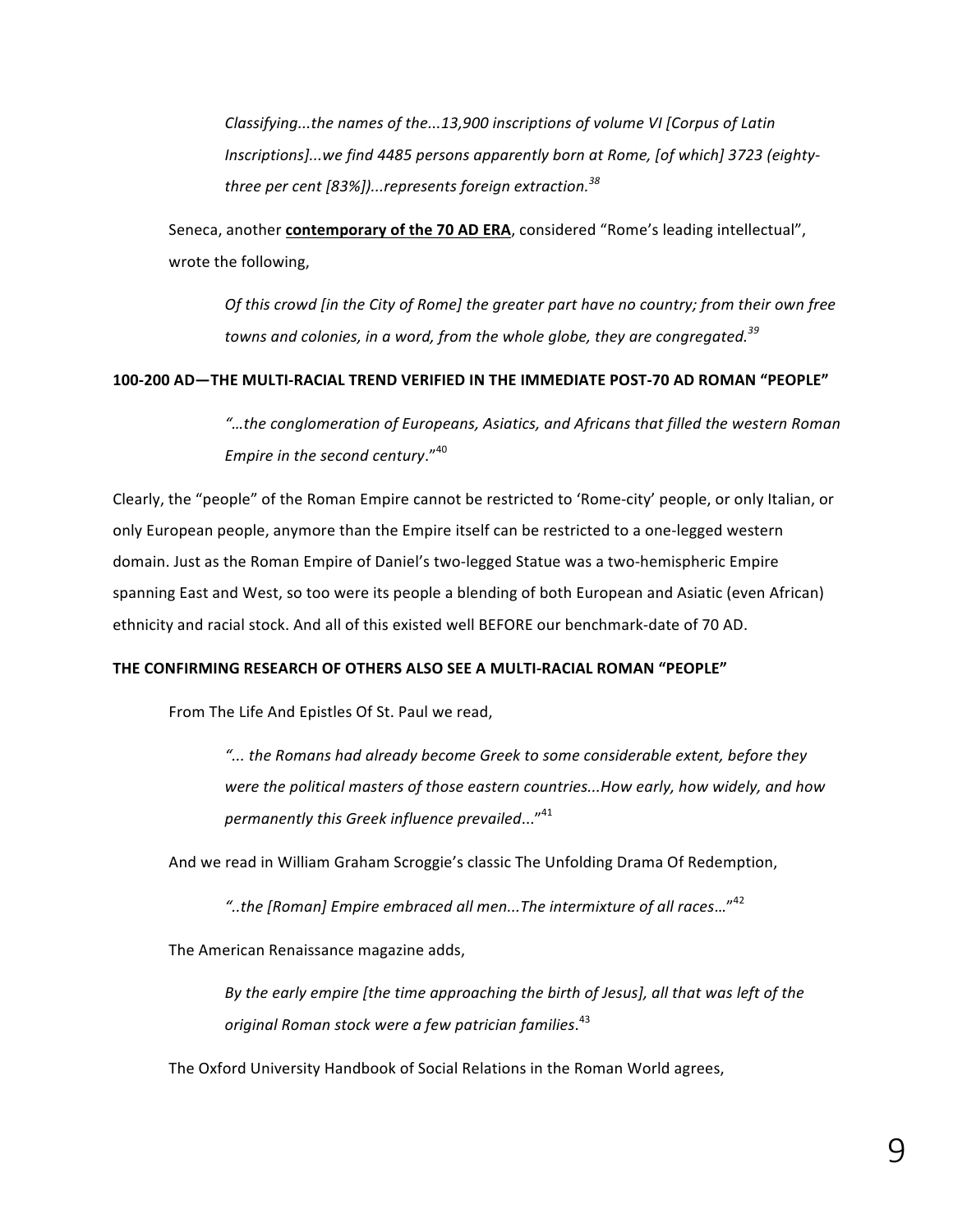The Roman Empire was remarkably multicultural... encompassing diverse peoples within its political system over a long span of time.<sup>44</sup>

THEREFORE, BY 70 AD the Roman Empire "PEOPLE...

*…of the prince who is to come" (Dan. 9:26)* 

**MUST** be seen as.

#### CITY OF ROME PEOPLE

#### ITALIAN PEOPLE

#### EUROPEAN PEOPLE

#### **better…ROMAN PEOPLE**

The "people" of the Antichrist will be ROMAN people, related to the deep Euro-Asiatic mix of those ancient Romans in the first century AD. That is quiet a wide mixture of eastern and western peoples but then that was the character of the original Roman Empire populace as it turned the millennium into the first century—and onward to the 70 AD "people of the prince who is to come" (Daniel 9:26).

#### **EVEN THE EUROPEANS ARE NOT ALL ITALIC**

We are not talking about being Greek or Syrian rather than European. We are talking about EUROPE-Europeans. Many Roman-Europeans were not of original European-Italian stock. Much of the population of Roman-Europe were born as Anglo-Saxons, Celts, Gauls, Franks, Iberians, Germanics, etc.

That a 'Roman' was not necessarily an Italian, or even a European, should not surprise us. Suppose the Daniel 9:26 prophecy had said this,

#### The people of the APOSTLE who is to come will be the people who take Jerusalem in 70 AD.

Would Paul qualify as "the Apostle to come" under that statement? Or must "the Apostle" be from Italy or at least Europe? Remembering that the people who took Jerusalem in 70 AD were "people" of the Roman Empire, how could Paul possibly qualify as "the Apostle" in that statement? He was a Jew. He was born in Asia Minor (Turkey, today), not Italy or Europe. Until late in his life he had never set foot on European soil, and he had certainly never been to the City of Rome! He had no Italian parentage.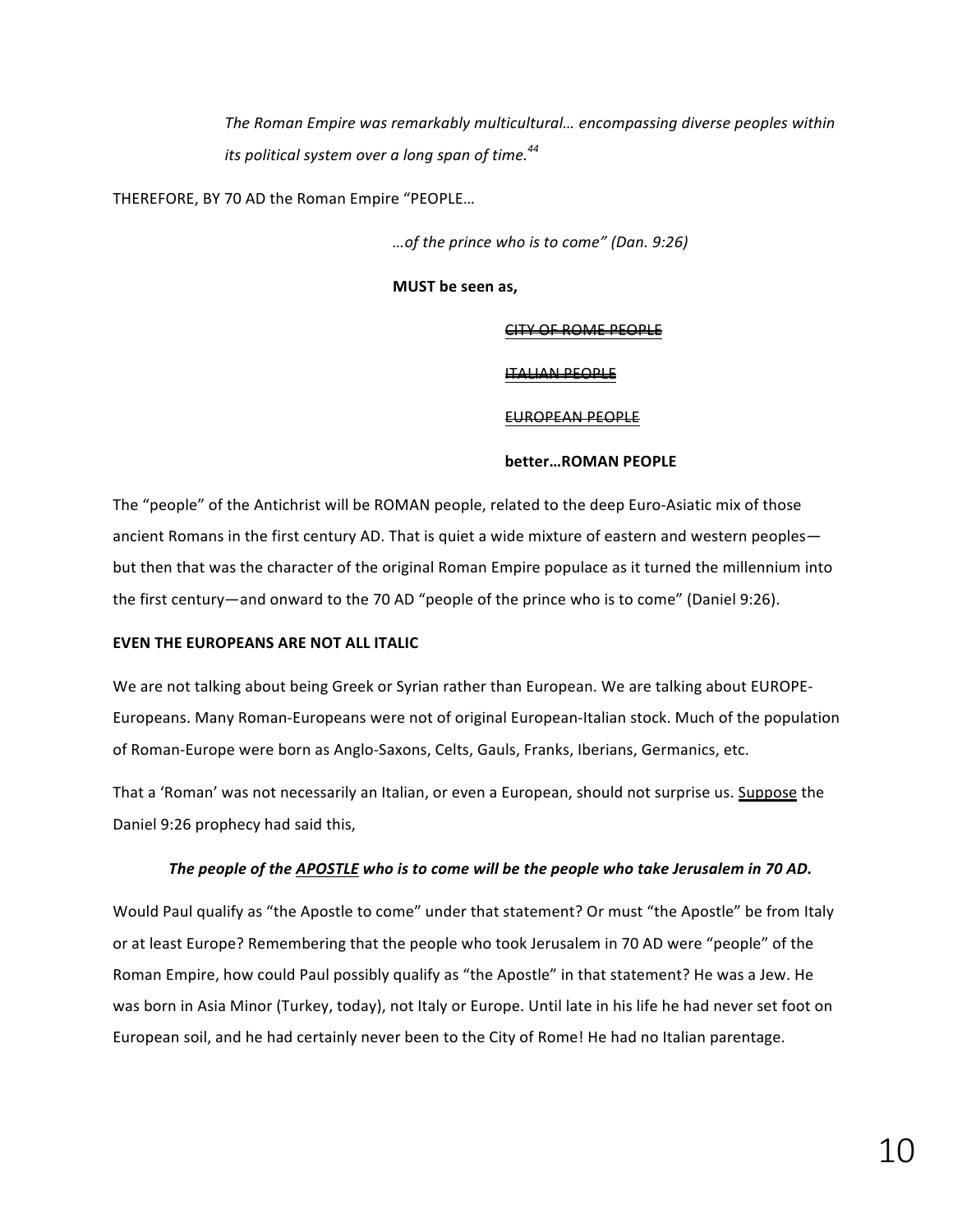Yet Paul, who was not only a Jew, but a "Hebrew of Hebrews", and an "Israelite", was also a Roman. Here's his own testimony below, showing the clear presence of the Eastern Leg in New Testament days.

#### **THE EASTERN LEG IN THE TIME OF THE NEW TESTAMENT**

1. PAUL, born in the EASTERN LEG, was a ROMAN,

"And the commander came and said to him, "Tell me, are you a Roman?"

And he said, *"Yes*

*...I was actually born a citizen" [in Tarsus, Asia Minor, on border of Syria; (Acts 22:27-28; 16:37-38; 23:27)*

"I am a Jew" (Acts 22:3); I too am an Israelite" (Rom.11:1); "a Hebrew of Hebrews" (Phi. 3:4-5). [ Paul was a Roman who had never been to Rome—or even Italy, "I must also see *Rome." (Acts 19:21)]."*

#### **2. SILAS, Paul's missionary companion, a Hellenistic Jew…was also a ROMAN. (Acts 16:37-38)**

# **3. JOSEPH & MARY, were also in the EASTERN LEG of the Roman Empire. As residents of the Eastern Leg, they had to obey the Roman Empire census registration.**

"Now it came about in those days that a decree went out from Caesar Augustus, that a *census be taken ...while Quirinius was governor of Syria. And all were proceeding to register for the census...And Joseph also went up from Galilee..."* (Luke 2:1-4)

#### The PROMINENT-DNA of the EASTERN LEG and the BIBLE LANDS

We spoke earlier of the Roman Empire historical-DNA in its Eastern Leg. DNA 'nails' one's identity. It is the same with Empires. Archaeological-historical rock-hewn citations and time-worn ruins are the 'DNA' of ancient empires. Irrespective of some variance in interpretation, the fact of the material presence of these artifacts is irrefutable evidence of their one-time presence. This is the DNA of history. For example,

Though a thorough examination of Roman material remains in the Middle East is beyond the scope of this study, a few broad-brush examples might be helpful, $45$ 

#### **CITIES OF THE ROMAN EMPIRE<sup>46</sup>**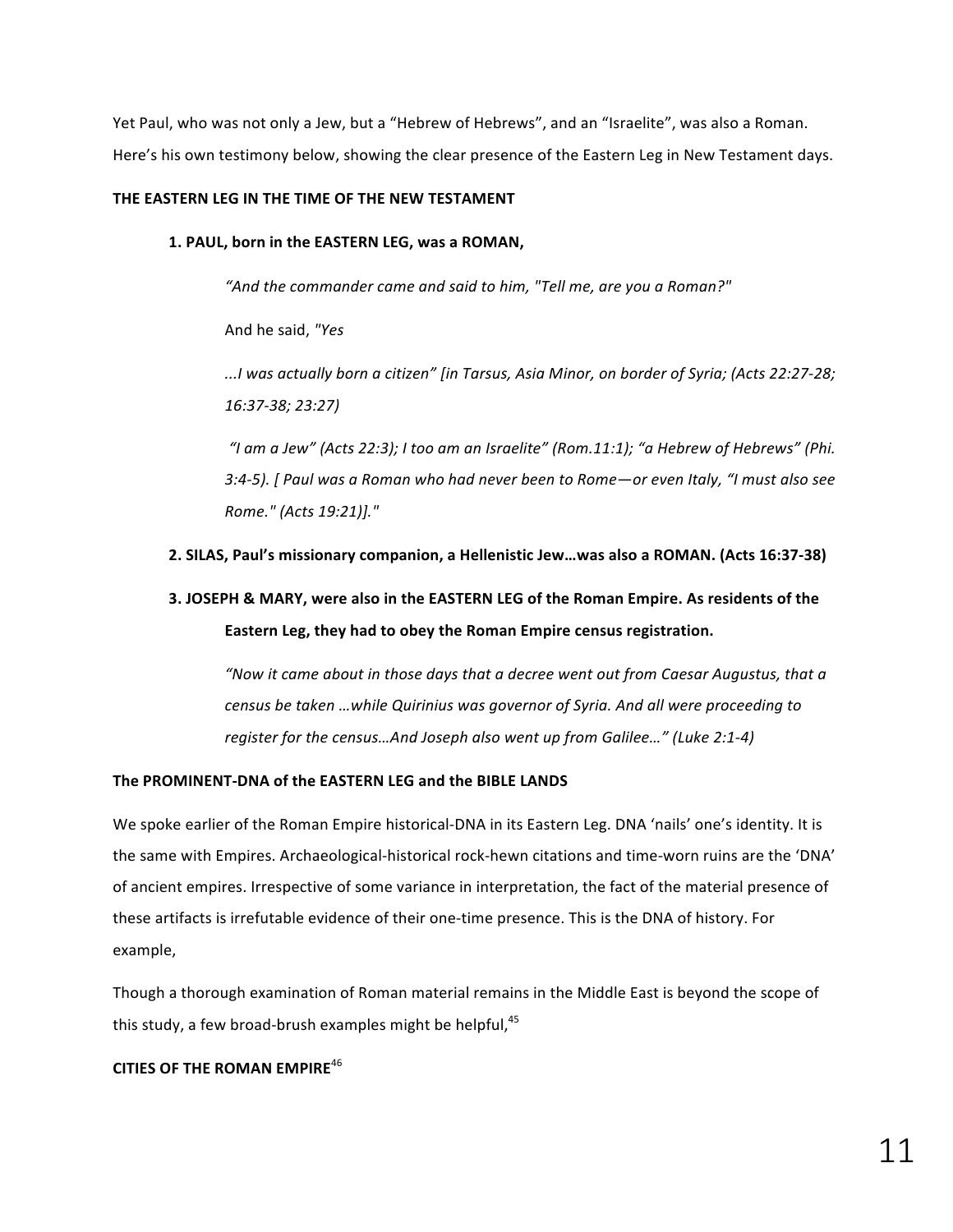**1. Cities of the Roman Empire**—Rome occupied many pre-built, centuries-old Middle East cities, built some themselves, and raised up forts and legionnaire bases throughout its Eastern Leg.

**2. Eastern-most cites**—went the distance of Mesopotamia, all the way into Persia. Rome captured the Persian capital city of Ctesiphon 5 times, took both Babylon and Seleucia, and even sacked Susa, located in modern day Iran. These possessions were temporary, but mark the degree to which Rome extended its Eastern Leg at times in its wars with the Persian Parthians and Sassinads.

**3. 10 Largest cities**—in order of size, were Rome, Alexandria, Antioch, Ephesus, Carthage, Constantinople, Pergamon, Smyrna, Jerusalem and Leptis Magna. Seven (7) of these ten cities were in the Eastern Leg.

- **RUINS**—The Eastern Leg has many remains and traces of theaters and amphitheaters, aqueducts, bathhouses and gyms, arches and shrines, cities and forts, roads, bridges and milestones, etc. These structures, many of them monumental in size, were not built overnight, but are evidence of the robust and dominant presence of the Roman Empire in the Middle East for 1600 years.
- **ROADS**—The Eastern Leg transport system was a sophisticated network of roads and bridges. A fourth century road map (middle-ages replica called the Peutinger Map) was their GPS system and 'milestones' were the travelers' checkpoints. Remarkable!

# WHY I EXPECT TO SEE A PROMINENT EASTERN LEG IN THE PROPHETIC FUTURE

The Bible predicts a Revived Roman Empire. The Statue of Daniel chapter 2 portrays a latter stage, still future, for the Roman Empire, and shows it to be in existence at the Return of Christ (the latter leg, or feet stage). There are still two legs (or feet), indicating the Revived Roman Empire will also embrace both East and West-thus we expect a future Eastern Leg. But prophecy has no fulfillment value if it is not recognizable. So let's touch on that issue first.

#### **THE RECOGNIZABLE FULFILLMENT OF A 'NATION-BASED' PROPHECY**

Through the vision of Daniel's Statue, God declared "what would take place in the future". (Daniel 2:28-29) The prophecy involved the rise and fall of empires and nations. Like all Nation-based prophecies, its power among men is dependent on their recognition of the territorial positioning of those nations.<sup>47</sup> Recognizable Fulfillment of a Nation-based prophecy presupposes—and requires—a recognizable correlation to that nation's historic geographic location and ethnic roots. For instance,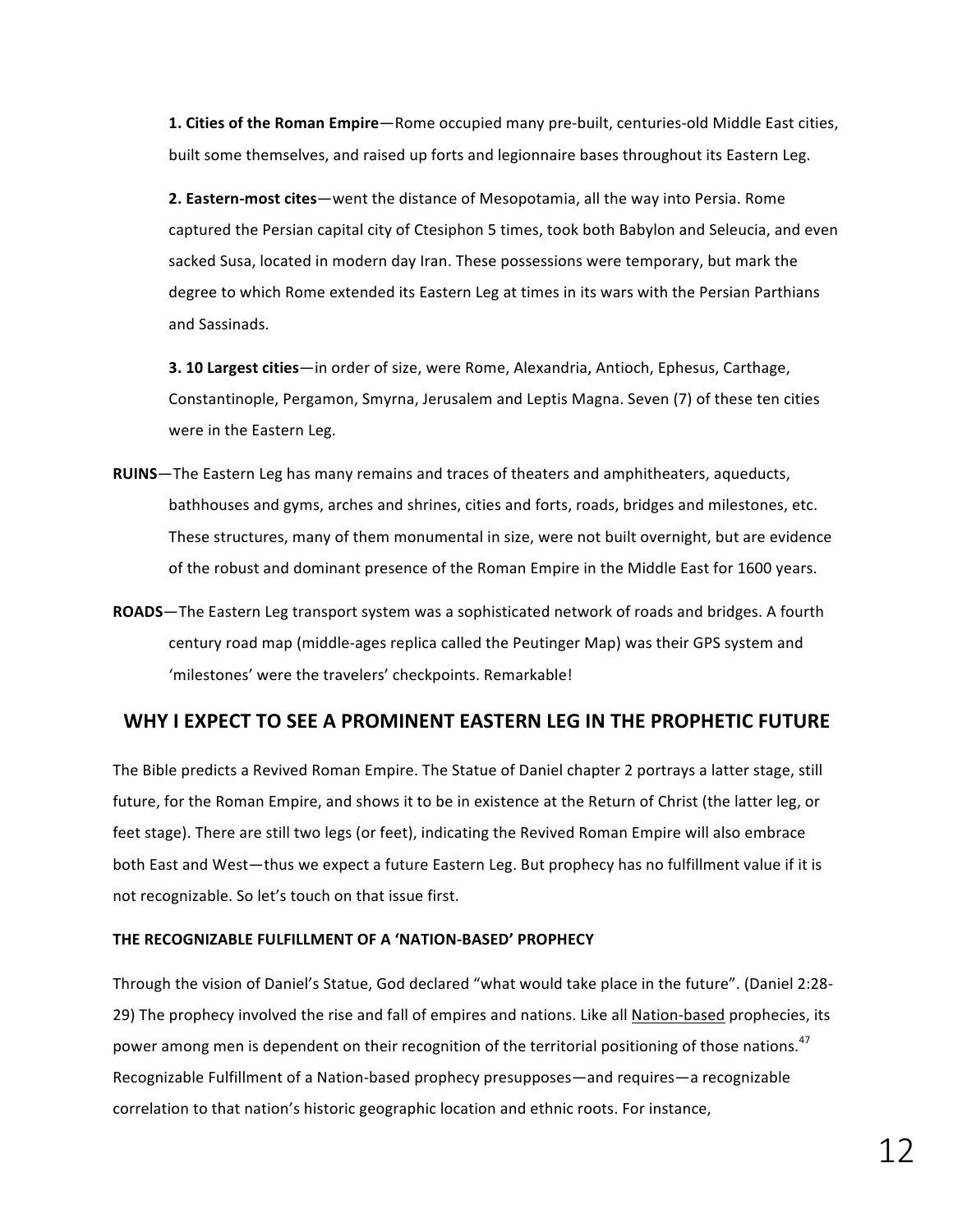The prophecy of Assyria, Israel and Egypt in Isaiah 19.23-25 anticipates a fulfillment centered in the historic realms of Assyria, Israel and Egypt, rather than, say, in Finland, China and Australia. We can recognize, and thus intelligently point our finger to the spot on a map where Assyria, Israel and Egypt are expected to be because it is there they have always been.

The "two sticks" of Ezekiel 37 are to be identified with Israel, North and South, and that is why we were able to recognize the 1948 return of the Jews to be at least a partial fulfillment of that prophecy when they returned to the spot on the map we recognize as historic "Israel". Like the "two sticks", we should also expect the "two legs" of the Roman Empire to be revived in the last days in the same basic area of the original Roman Empire.

We should anticipate in the Fulfillment of the Revived Roman Empire a familiar correspondence to its historic geographic location and ethnic roots.<sup>48</sup>

Prophecy scholar John F. Walvoord saw the necessity of a 'Recognizable' Revived Roman Empire,

The Roman Empire …in which the Western division became fully as strong as the Eastern, and this seems to be portrayed by the two legs... the final stage will also include on an equal basis the Eastern and Western areas once possessed by ancient Rome.<sup>49</sup>

## **WHY I EXPECT TO SEE A PROMINENT EASTERN LEG IN FUTURE PROPHECY<sup>50</sup>**

- **1.** The Eastern Leg outlasted the Western Leg by 1000 years.<sup>51</sup>
- **2.** The Eastern Leg is the Center of End Time Prophetic Events.<sup>52</sup>
- **3.** Daniel's Statue is dominated by Eastern kingdoms.<sup>53</sup>

**4.** These Eastern kingdoms exists within the Revived Roman Empire—at the End Time— because they are destroyed at the SAME time. (Dan. 2:35-44) $<sup>54</sup>$ </sup>

- **5.** Revelation's Beast is dominated by Eastern kingdoms.<sup>55</sup>
- **6.** Israel, the focus of Prophecy, is in the Eastern Leg.<sup>56</sup>
- **7.** The "Bible Lands" arise at the End Time—in the Eastern Leg.<sup>57</sup>
- **8.** Babylon, the capital of the Antichrist, is in the Eastern Leg.  $^{58}$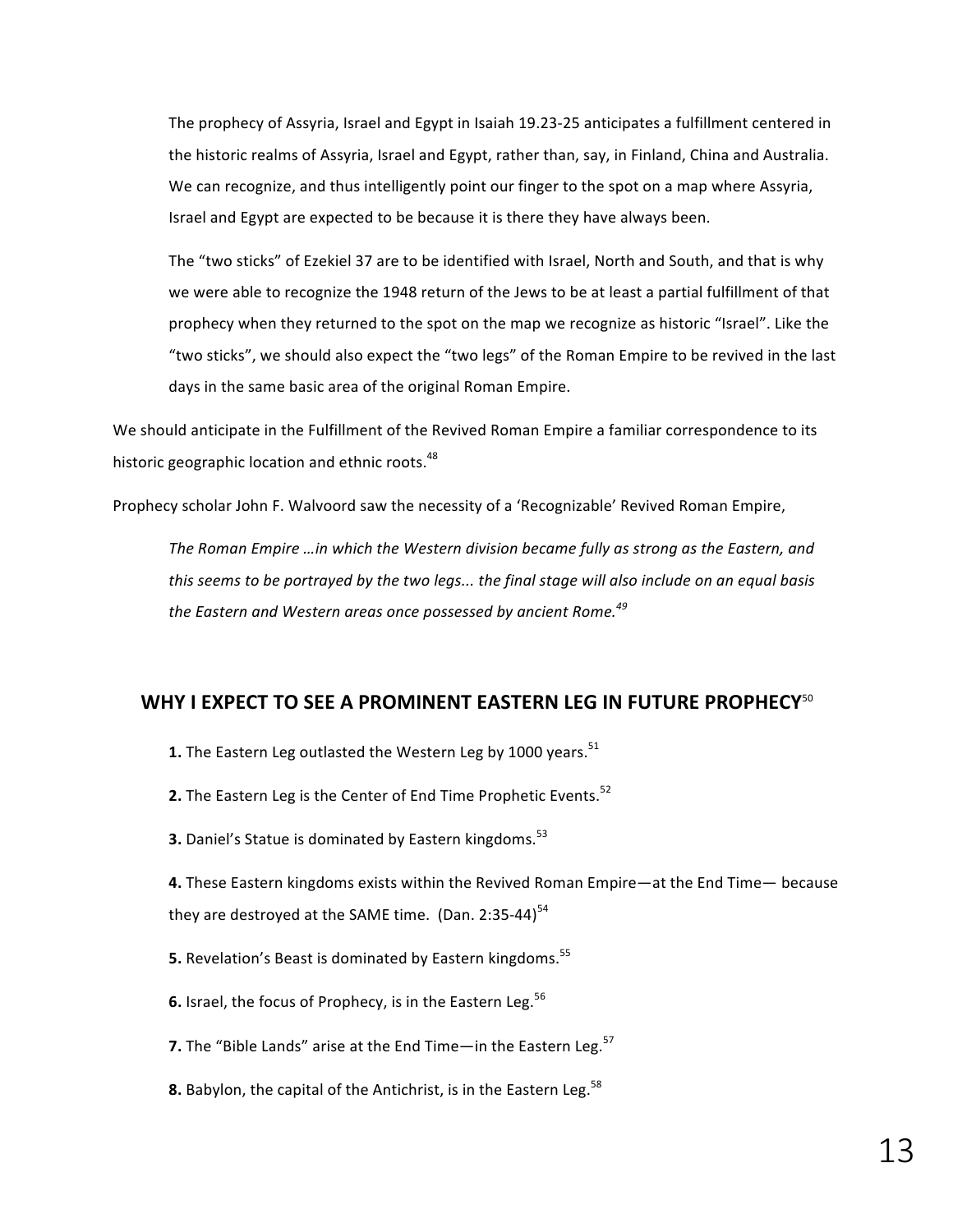- **9.** The Euphrates River, center of End Time demonic activity, is in the Eastern Leg.<sup>59</sup>
- **10.** The 2 Witnesses come from Heaven into the Eastern Leg.<sup>60</sup>
- **11.** The Kings of the East march into the Eastern Leg.  $^{61}$
- **12.** The Kings of the Earth march into the Eastern Leg.<sup>62</sup>
- **13.** The Antichrist invades the Eastern Leg.<sup>63</sup>
- 14. Christ sets His foot down... where?...<sup>64</sup>

#### **15. IN SUMMARY…**

1. The "BIBLE LANDS" and End Time Events bottleneck in the Eastern Leg.

2. The Eastern Leg "BIBLE LANDS" are the Major Focus in BOTH the 1ST and 2ND COMING days.

3. Since the ORIGINAL Roman Empire had a PROMINENT EASTERN LEG... then we should anticipate a PROMINENT EASTERN LEG in the REVIVED Roman Empire

4. If the Eastern Leg were REMOVED, there would be NO FULFILLMENT to Future Prophecy... WHY? 65

# **RE-READING ONE PASSAGE IN LIGHT OF A PROMINENT EASTERN LEG**

**Two ways…**

- **OPTION 1. Micah 5:5**-restricted & reduced by a restricted & reduced "Daniel Statue", where **BOTH LEGS are forced to stand in EUROPE.**
- **OPTION 2. Micah 5:5—when read in light of a PROMINENT Eastern Leg, with 'ROMAN' people** in view, and when given a consistent LITERAL reading, it sheds new light on the roots **of the Antichrist.**

**MICAH 5:2-8** (verses 5-8 to this day have never been fulfilled)<sup>66</sup> (many place v. 5-8 in an End Time **context)<sup>67</sup>**

**HOW A LITERAL INTERPRETATION IS MADE POSSIBLE BY THE PROMINENT EASTERN LEG OF ROME**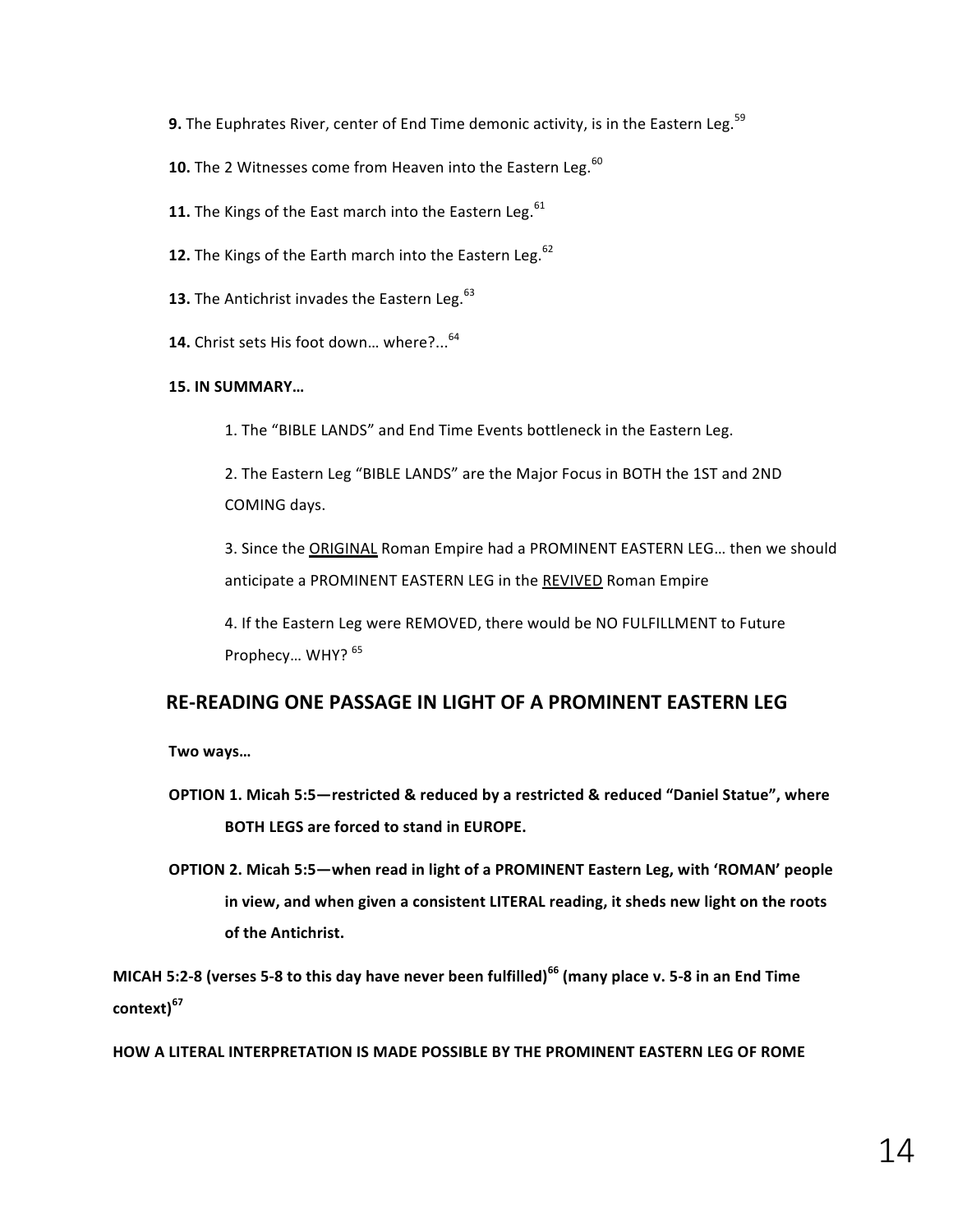"When the plain sense makes common sense, seek no other sense." (The popular definition of LITERAL interpretation. See David Reagan's comment.) $68$ 

Two ways to read this passage below ... try both ways...

**1. First,** read the passage restricted to a paradigm of both feet of the Statue planted in Europe. Note that "Assyria" must be circled and set apart in some symbolic way from all of the other LITERAL 'people-places' (underlined).

**2. Second,** read the passage with a paradigm-shift of one leg of the Statue planted in Europe, and the other Leg planted in Asia (Middle East). Assyria can now be read LITERALLY, in consistent fashion with the other LITERAL people-places, and its circle can be removed and replaced by an underline (LITERAL).

2) "But as for you<u>, Bethlehem Ephrathah</u>,

Too little to be among the clans of **Judah**,

*From you One will go forth for Me to be ruler in Israel...* 

**5)** And this One will be our peace.

*When the Assyrian Invades our land,* 

*When he tramples on our citadels...* 

6) And they will shepherd the and of Assyria with the sword,

The *Iand of Nimrod* at its entrances;

And He will deliver us from the Assyrian

When he attacks our land

And when he tramples our territory.

*7*) Then the remnant of Jacob ...

**8)** And the remnant of Jacob Will be among the nations...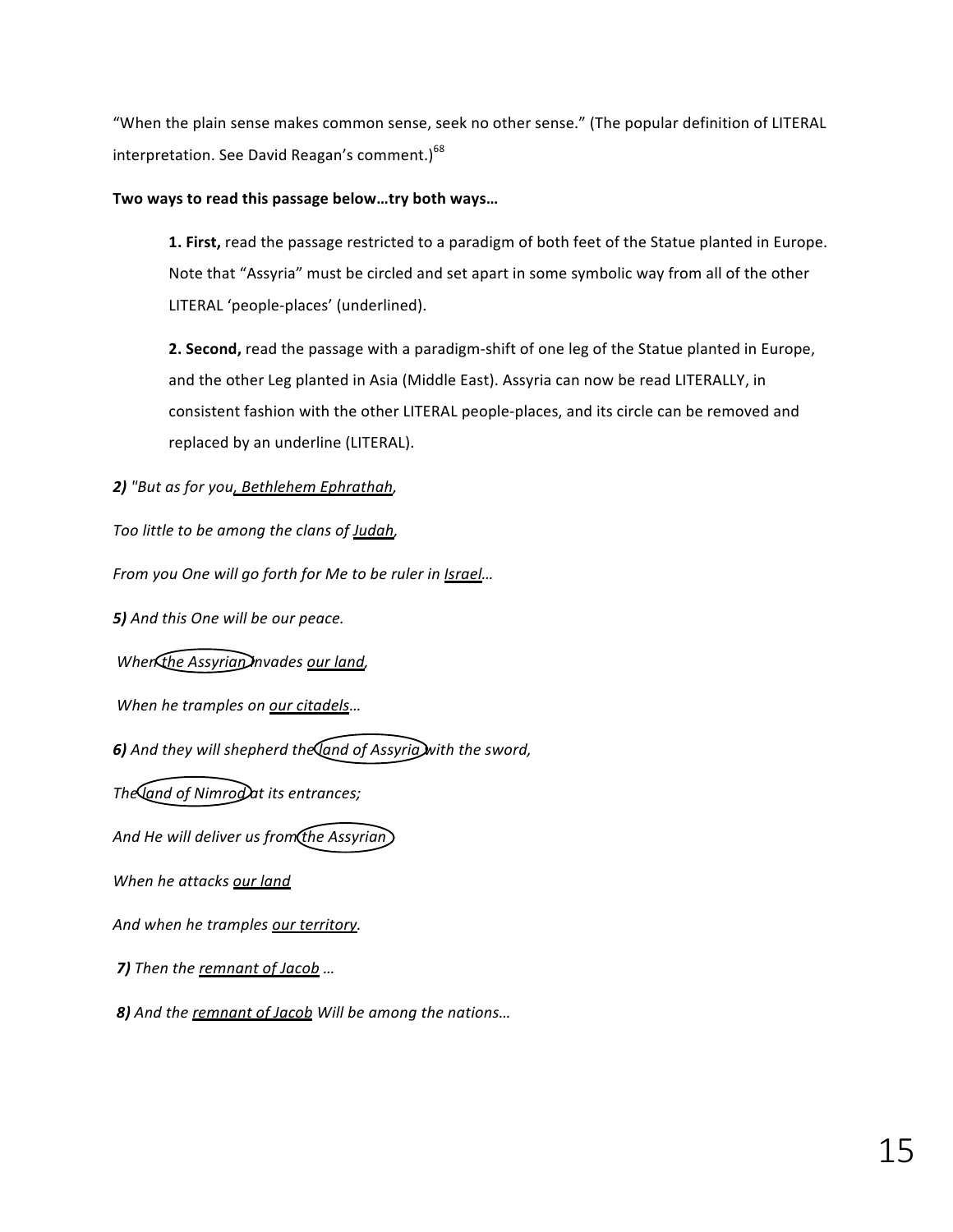When the Eastern Leg of the Revived Roman Empire is given the credibility and prominence that both prophecy and history give it, then "Assyria" and "the Assyrian" in Micah 5 slide smoothly into the world of LITERAL interpretation of Bible Prophecy.<sup>69</sup>

#### **THAT'S WHY I EXPECT TO SEE...**

The Antichrist arise...

…in the Revived Roman Empire

...from among the Roman "people"

…in the Eastern-Leg

…in the "Land of the North"

…which is Syria-Iraq

…which is Biblical "Assyria"

#### Why "the Assyrian" should be seen as a literal term—and can be— with a pre-70 AD EASTERN LEG...

**1.** "Assyria" is used side-by-side with a literal "Egypt" in Micah 7:12.

**2.** In Micah 5:2 we have the famous Messianic prophecy about a literal "Bethlehem". Three verses later we find mention of Assyria 3 times. One literal, the other not? Why?

**3.** In a two-verse span (5:5-7) we see "Assyria," "land of Nimrod," and "remnant of Jacob" interwoven with one another. The last two are clearly literal terms. It is purely arbitrary to call the thrice-mentioned "Assyria" symbolic.

**4.** The "land of Assyria" is equated with the "land of Nimrod." This could not be plainer than pointing your finger to a map of Iraq, which IS the "land of Nimrod"—and Assyria.

**5.** In view of the above, Micah 5:5-6 says *Christ will deliver the remnant of Jacob from the* Assyrian, of the land of Assyria, which is the land of Nimrod. CLEAR LITERALISM.

The stretch that is required to wrench the term "Assyrian" into something other than what it says has perplexed too many good Bible literalists. The term "Assyrian" is literal and it is future. The Assyrian invades Israel at the end time. He attacks her cities and tramples her land. And it is at that climactic time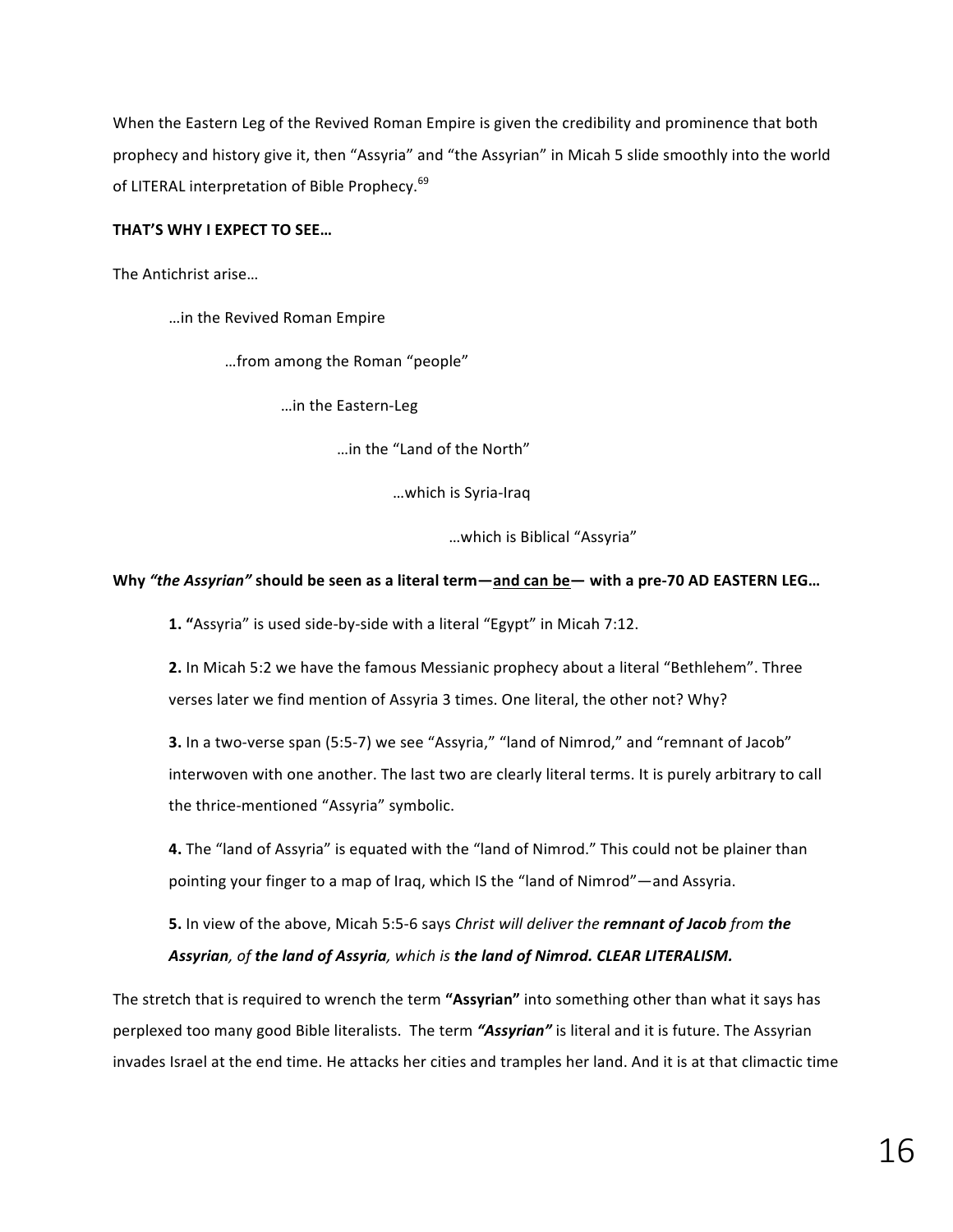when "He [Christ] will deliver us [Israel] from the Assyrian." (5:6) When read in this straightforward manner, the Assyrian can be none other than the Antichrist...UNLESS we delete the EASTERN LEG.

Arthur W. Pink in his book The Antichrist ("the classic work on the end times" -Dictionary of Premillennial Theology ), writes,

*Micah terms him 'the Assyrian' ...thus shall he deliver us from 'the Assyrian' (5:5-6).* 

*...it would seem that the country from which Antichrist will first be manifested is Syria...This is confirmed by the fact that 'the king of Assyria' in Isa. 10:12 is clearly none other than the Antichrist*. 70

#### **ABOUT ARTHUR PINK**

#### "[Arthur] Pink...wrote what is considered the classic work on the end times, The Antichrist."

"This could easily be called the most complete work on the subject... handles with exceptional merit all the passages about the coming Man of Sin."

(Dictionary Of Premillennial Theology, Mal Couch, Kregel Publications, Grand Rapids, MI, 1996, p.306.)

#### David Reagan on Arthur Pink

One of the most detailed studies of the Antichrist ever written is the book by Arthur W. Pink entitled, The Antichrist. It is thoroughly biblical and very thought provoking.<sup>71</sup>

#### Henry M. Morris also speaks of the "Assyrian" Antichrist,

*...the Antichrist is specifically called 'the Assyrian' in a number of passages (e.g., Micah 5:5, 6; ...) Isaiah 30:31; 31:8*). 72

#### OTHERS WHO AGREE include,<sup>73</sup>

Chuck Missler

Clarence Larkin

S. Maxwell Coder

Zane Hodges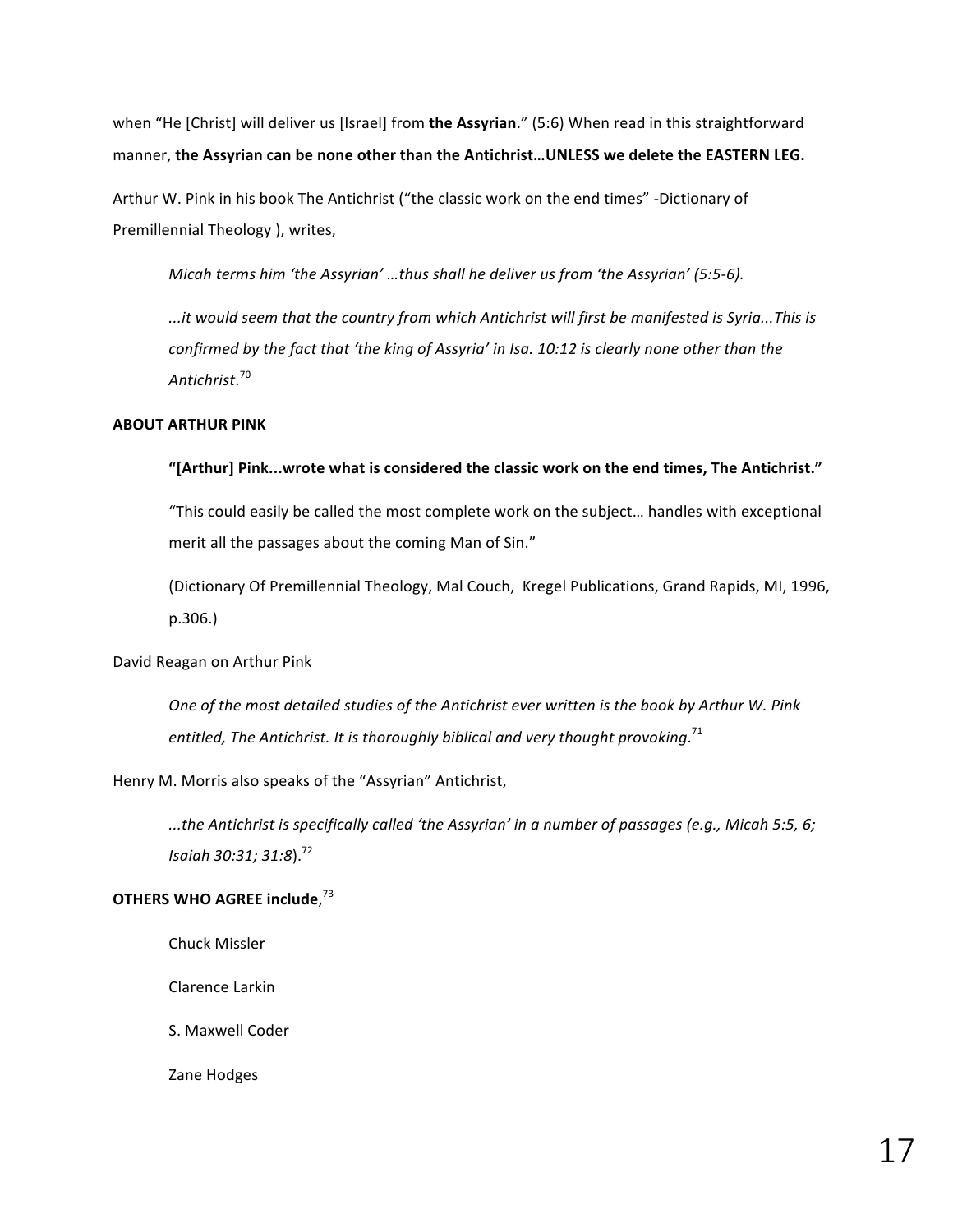Grant Jeffrey

Joseph Chambers

Treasury Of Scripture Knowledge

Sir Robert Anderson

SOME WHO SAY THE ANTICHRIST IS AT LEAST FROM SYRIA-IRAQ, i.e., the "king of the North", Dan. 11:40, while not specifically naming him as "Assyrian", include, 74

John Phillips

Philip R. Newell

Gleason Archer 

#### **QUESTION:**

In light of Daniel 9:26—"...the [Roman] people of the prince [Antichrist] who is to come..."— Can an Assyrian Antichrist be considered "of" the Roman people?

Yes—in the same way that the proto-type "Antichrist", the Syrian Antiochus Epihanes, is considered "of" the Greek people in Daniel 8:22!

> And the broken horn [Alexander the Great of the Greek Empire] and the four horns [4 Kings, including the King of the Syrian portion of the Greek Empire] that arose in its [Alexander's] place represent four kingdoms which will arise from his nation *[Greece]…(emphasis mine).*

In view of this quote from Daniel 8:22, if the Daniel 9:26 prophecy had said, speaking of Antiochus—"the [Greek] people of the prince [Antiochus] who is to come"—it would have been correct in relating him to the Greek people even though he was the King of Syria! (a 6th generation Greek-Syrian)

The same holds true for an Antichrist-King of Assyria and any racial/ethnic/political/cultural/national relationship he may have to the Revived Roman Empire.

#### THE ULTIMATE PROOF: 16 ROMAN EMPERORS WHOSE 'ROOTS' WERE OUTSIDE OF ITALY...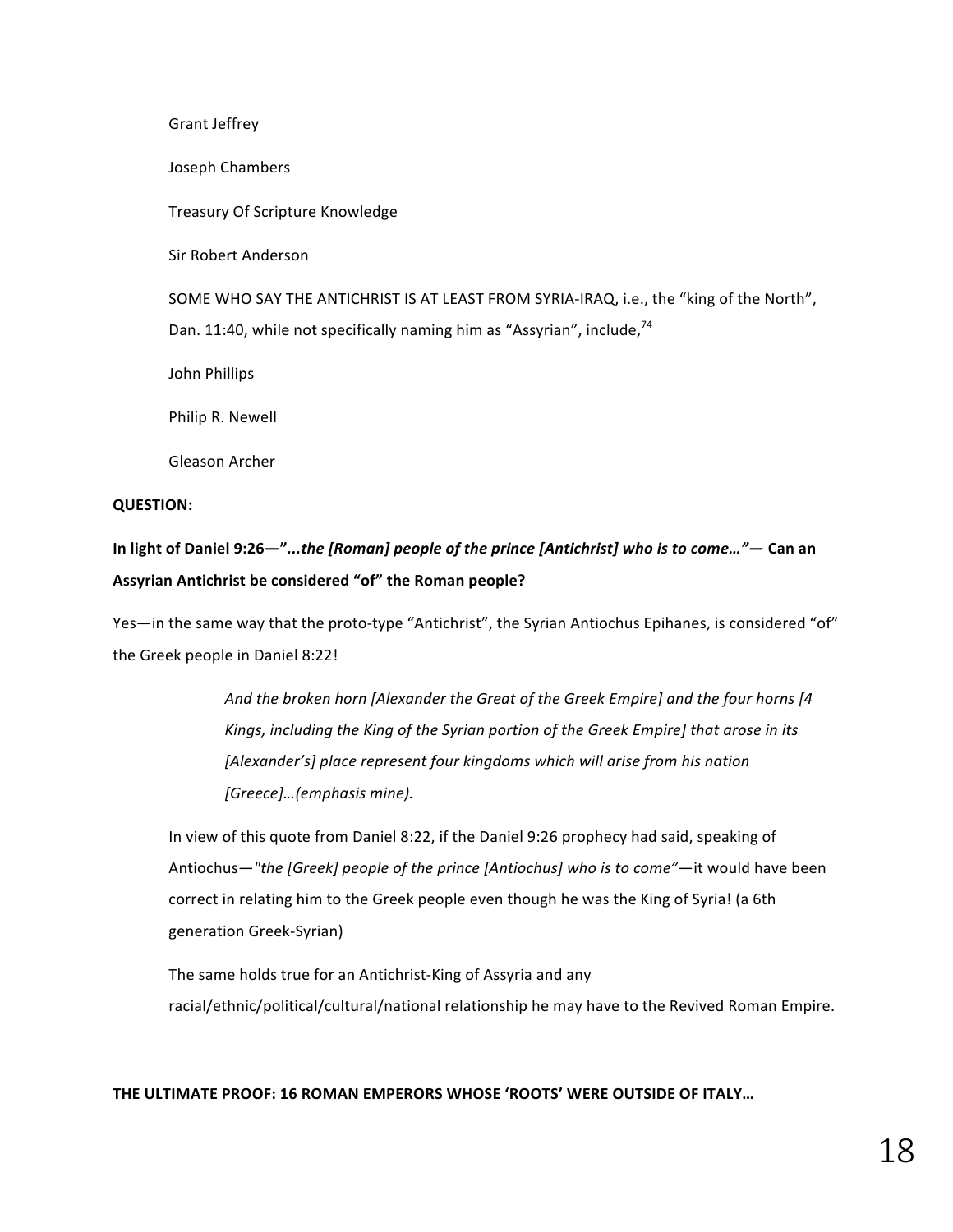#### **…OR EVEN EUROPE!<sup>75</sup>**

Seventeen (17) Roman emperors were born and raised outside of Italy–6 or them outside of Europe–3 in the Mid-East EASTERN LEG! Elagabalus was Emperor of the Empire as long as a 2-term U.S. president; Severus Alexander presided over the Roman Empire longer than our longest-serving president (Franklin Roosevelt); **BOTH WERE SYRIAN!** Philip the Arab was the other middle eastern Roman Emperor. Do these Mideast Roman emperors qualify as "prince" from the Roman "people", as the Antichrist must be (Dan. 9:26)? Of course. The Roman Emperor was the embodiment of the ideal and ultimate 'Roman'.<sup>76</sup>

#### **THE ANCIENT ROMAN EMPIRE INCLUDED ASSYRIA...WHY NOT THE REVIVED ROMAN EMPIRE?**

G. H. Pember writes, 

*In* the days of Augustus, [27-14BC] the Roman Empire extended from the Atlantic in the *West to the Euphrates in the East...* while the emperor Trajan [98-117 AD] acquired the vast tract of Dacia, and organized as provinces Armenia, Mesopotamia, **and Assyria**. In *the reign of Diocletian [284-286 AD], Persia was forced to a formal surrender of Mesopotamia, together with five provinces beyond the Tigris [included Assyria]. Such* **was the greatest extent of Rome** in her first, or iron development. In the brief time of *her second, or clay-iron power, the prophecy seems to require that her boundaries* should be pushed still farther in more than one direction.<sup>77</sup>

# **THE PROMINENT EASTERN LEG— DESTINED FOR A 'REMAKE'**

# **TO BECOME THE GLORY OF ISRAEL**

Because of the historic PROMINENT EASTERN LEG and the deep racial admixture of the ROMAN "PEOPLE" of the "prince who is to come" (Daniel 9:26), I expect to see a Revived Roman Empire Antichrist who, in some sense, retains some combination of ethnic, racial, or national roots in Assyria, in the region of modern day Syria-Iraq. The only clearly stated type of the Antichrist in Scripture was Antiochus Epiphanes<sup>78</sup>, a Syrian-Greek, king of the Greek-Seleucid Empire. In that pattern, the future Antichrist could well be Assyrian-Roman, a case clearly supported by multiple Scriptures.<sup>79</sup>

Finally, I expect to see the Assyrian Antichrist crushed and destroyed along with the age-old evil world system that he represents when Jesus Christ Returns in "the Kingdom, and the Power, and the Glory Forever"! Amen, Thy Kingdom Come. (Matthew 6:9-13) Yours in Christ, Phillip Goodman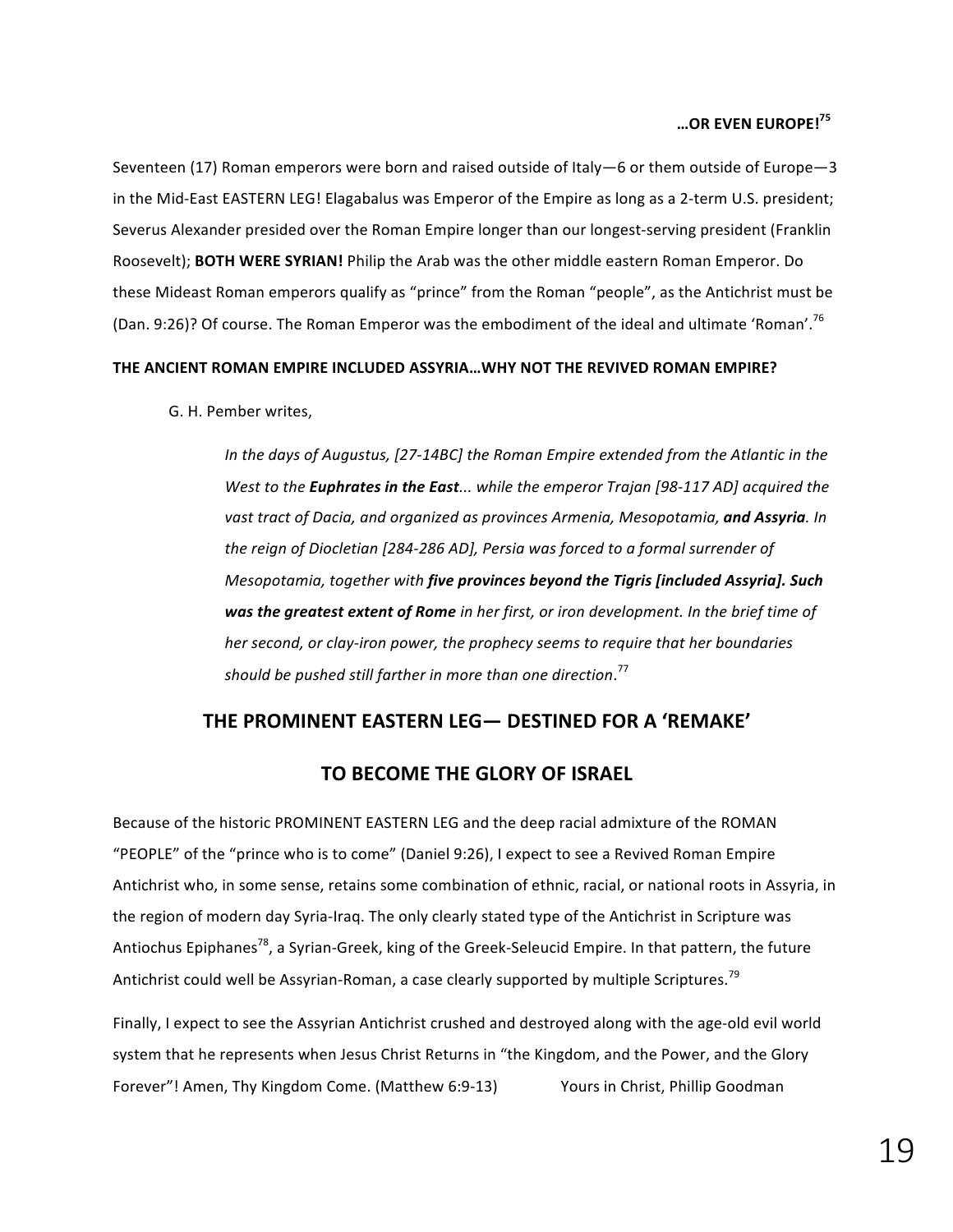$1$  Copyright 2017, Phillip Goodman.

<u> 1989 - Johann Stein, markin film yn y breninn y breninn y breninn y breninn y breninn y breninn y breninn y b</u>

 $^2$  Rome In The East, The Transformation Of An Empire, Warwick Ball, Routledge Taylor & Francis Group, London & New York, 2016, p.500.

 $^3$  Rome In The East, The Transformation Of An Empire, Warwick Ball, Routledge Taylor & Francis Group, London & New York, 2016, p.500

<sup>4</sup> Rome In The East, The Transformation Of An Empire, Warwick Ball, Routledge Taylor & Francis Group, London & New York, 2016, p.469.

5 Rome In The East, The Transformation Of An Empire, Warwick Ball, Routledge Taylor & Francis Group, London & New York, 2016, p.500

<sup>6</sup> Rome In The East, The Transformation Of An Empire, Warwick Ball, Routledge Taylor & Francis Group, London & New York, 2016, p.500.

- $^7$  Chris Schang, Islamic Antichrist? "Three Strikes and You're Out!", The Lamplighter, Jul-Aug 2015, http://www.lamblion.com/xfiles/publications/magazines/Lamplighter\_JulAug15\_Graham.pdf
- $8$  My thesis is that the Euro-centric view is based more on recent history-headlines (since the mid-twentieth century rise of the European Common Market, etc.) than on a careful examination of classical history itself, and its correlation to fulfilled prophecy. Equally in error, along with the Euro-centric view, is the Islamo-centric view, which insist on a Middle East overemphasis to the extent that the Antichrist must be a Muslim, a theological oxymoron, since "there is no God but Allah", except the Antichrist, who names himself as "God". (2 Thes. 2:3-4) That is, The Antichrist is not going to be saying "There is no God but Allah." He is going to be saying "There is no God but me." That makes him--not a "Muslim Antichrist"--rather, that makes him an Anti-Muslim Antichrist.
- <sup>9</sup> Ancient History, Hutton Webster, PhD, professor, University of Nebraska, D. C. Heath & Co., Publishers, Boston, MA, 1913, p.277-278. https://books.google.com/books?id=BQsPAAAAYAAJ&pg=PA278&lpg=PA278&dq=alexander+fusion+of+East+and+West&source= bl&ots=EjXVukMhuL&sig=6zmSVLs5HZ1CD62LzYCu8ZG1EkU&hl=en&sa=X&ved=0ahUKEwjDzJTF0KbXAhXn1IMKHThbB3EQ6AEIPj AH#v=onepage&q=alexander%20fusion%20of%20East%20and%20West&f=false
- $^{10}$  Dave Hunt perceptively writes, "In fact it never did make sense to equate the revived Roman Empire with Western Europe because that was only a fraction of the ancient Roman Empire." (Dave Hunt, Global Peace, Harvest House, 1990, p.63.); John F. Walvoord agrees when he says, "Two legs were an apt portrayal of Rome, for the ancient Roman Empire ruled extensive areas of both the western and eastern divisions of the world… [The feet and ten toes] represented the Roman Empire in its final stage of existence in contrast with its earlier leg stage." (John F. Walvoord, Countdown to Armageddon, Harvest House, 1999, p.60.)

 $^{11}$  Oxford Visualized World History, Philip Dorf, Oxford Book Co., New York, 1958, p. 47.

 $^{12}$  Rome In The East, Warwick Ball, Routledge Taylor & Francis Group, London & New York, 2016, p.500

<sup>13</sup> Rome In The East, The Transformation Of An Empire, Warwick Ball, Routledge Taylor & Francis Group, London & New York, 2016, p.3.

<sup>14</sup> World History To 1648, Anglin & Hamblin, Harper Collins College Outline, Harper Collins Publishers, New York, NY, 1993, p.124.

<sup>15</sup> Oxford Visualized World History, Philip Dorf, Oxford Book Co., New York, 1958, p. 47.

<sup>16</sup> Oxford Visualized World History, Philip Dorf, Oxford Book Co., New York, 1958, p. 47.

 $^{17}$  Rome In The East, The Transformation Of An Empire, Warwick Ball, Routledge Taylor & Francis Group, London & New York, 2016, p.4.

<sup>18</sup> World History To 1648, Anglin & Hamblin, Harper Collins College Outline, Harper Collins Publishers, New York, NY, 1993, p.125.

<sup>19</sup> UNGER'S BIBLE DICTIONARY, Merrill F. Unger, Moody Press, Chicago, IL, 1966, p.935

 $^{20}$  Rome In The East, The Transformation Of An Empire, Warwick Ball, Routledge Taylor & Francis Group, London & New York, 2016, p.4-5.

<sup>21</sup> Rome In The East, The Transformation Of An Empire, Warwick Ball, Routledge Taylor & Francis Group, London & New York, 2016, p.2.

 $^{22}$  World History To 1648, Anglin & Hamblin, Harper Collins College Outline, Harper Collins Publishers, New York, NY, 1993, p.124.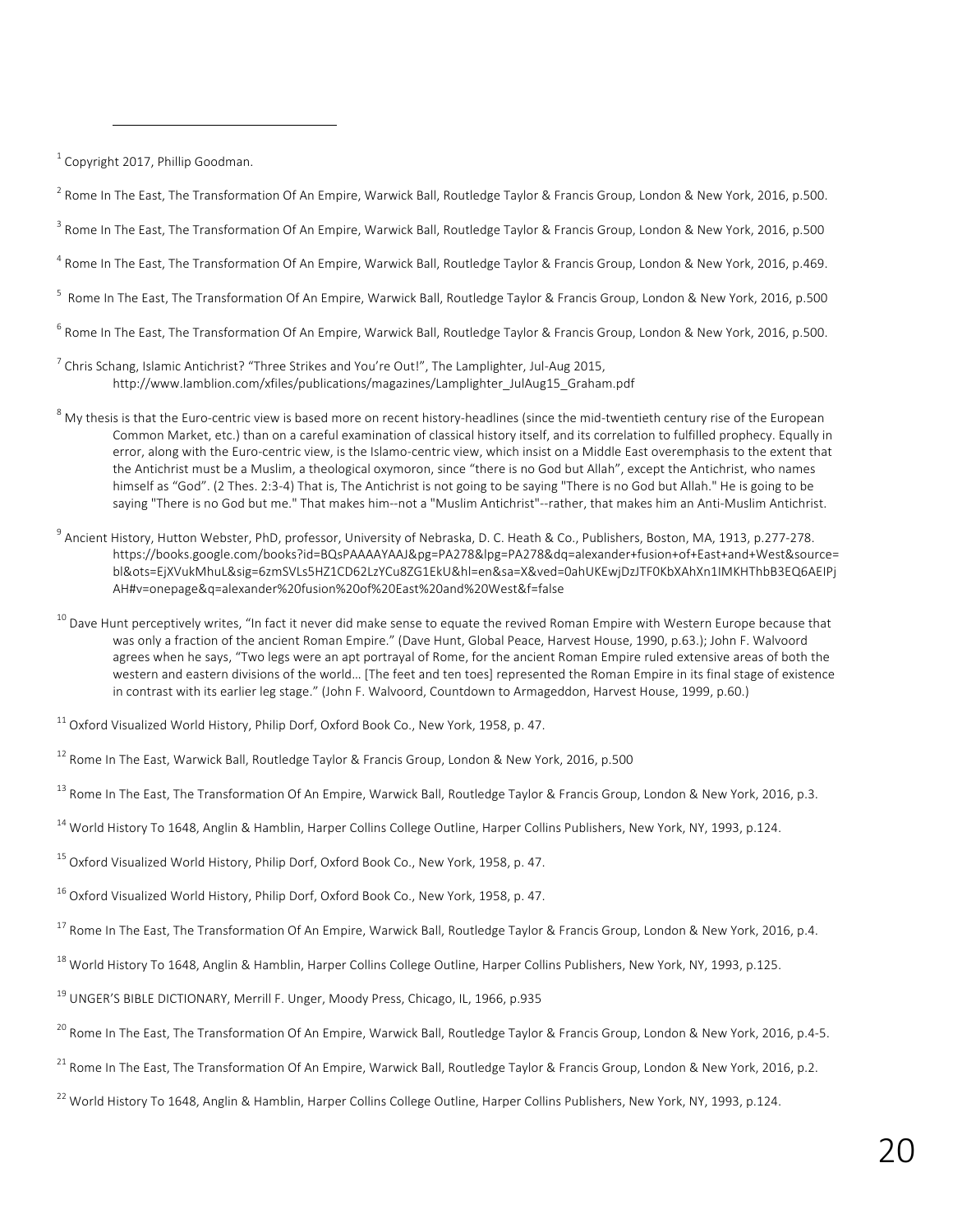<sup>23</sup> Rome In The East, The Transformation Of An Empire, Warwick Ball, Routledge Taylor & Francis Group, London & New York, 2016, p.291

<u> 1989 - Andrea Santa Andrea Andrea Andrea Andrea Andrea Andrea Andrea Andrea Andrea Andrea Andrea Andrea Andr</u>

<sup>24</sup> Atlas Of The Ancient World, Margaret Oliphant, Simon & Schuster, New York, NY, 1992, p.129

<sup>25</sup> Warwick Ball, Rome In The East, The Transformation of an Empire, Routledge, London & New York, 2002, Preface, p.1-7.

<sup>26</sup> Rome In The East, The Transformation Of An Empire, Warwick Ball, Routledge Taylor & Francis Group, London & New York, 2016, p.xxxvii.

<sup>27</sup> Warwick Ball, Rome In The East, The Transformation of an Empire, Routledge, London & New York, 2002.

<sup>28</sup> Rome In The East, The Transformation Of An Empire, Warwick Ball, Routledge Taylor & Francis Group, London & New York, 2016, p.125.

<sup>29</sup> Rome In The East, The Transformation Of An Empire, Warwick Ball, Routledge Taylor & Francis Group, London & New York, 2016, p.482.

 $^{30}$  Tenney Frank, (May 19, 1876 – April 3, 1939) a prominent ancient historian and classical scholar; professor at Johns Hopkins University, Baltimore, Maryland, and the author of A History of Rome (1923), Economic History of Rome (1920), and Roman Imperialism (1914).

<sup>31</sup> https://www.toqonline.com/archives/v5n4/54-Frank.pdf

- $32$  Tenney Frank, American Historical Review, July 1916, vol. 21, no. 4: 689–708, p65 (707)
- $33$  Tenney Frank, The History of Rome, New York: Holt, Rinehart and Winston, 1923; last reprinted 1961; p.242–243.
- <sup>34</sup> Tenney Frank, The History of Rome, New York: Holt, Rinehart and Winston, 1923; 178-179 & 526–527.
- <sup>35</sup> Tenney Frank, American Historical Review, July 1916, vol. 21, no. 4: 689–708, p65 (705).
- <sup>36</sup> Tenney Frank, American Historical Review, July 1916, vol. 21, no. 4: 689–708, p65 (707).
- <sup>37</sup> Tenney Frank, American Ristorical Review, Vol. 21--number 45; July, 1916, p. 689-90. (Tacitus born ad 56—died c. 120, Roman orator and public official, probably the greatest historian and one of the greatest prose stylists who wrote in the Latin language. Among his works are … the Historiae (Histories), concerning the Roman Empire from ad 69 to 96, and the later Annals, dealing with the empire in the period from ad 14 to 68. [the 70 AD ERA] https://www.britannica.com/biography/Tacitus-Roman-historian

<sup>38</sup> Tenney Frank, American Ristorical Review, Vol. 21--number 45; July, 1916, p. 691.

<sup>39</sup> Seneca --4 BC- 65 AD, Rome, Italy; He was Rome's leading intellectual figure in the mid-1st century ce and was virtual ruler with his friends of the Roman world between 54 and 62, during the first phase of the emperor Nero's reign. https://www.britannica.com/biography/Lucius-Annaeus-Seneca-Roman-philosopher-and-statesman Seneca quote from Tenney Frank, American Ristorical Review, Vol. 21--number 45; July, 1916, p. 693.

<sup>42</sup> William Graham Scroggie, The Unfolding Drama Of Redemption, Zondervan Publishing House, Grand Rapids, MI, 1982, Vol. 1 p.38, Vol. 2 p.65, 77.

<sup>40</sup> Tenney Frank, American Historical Review, July 1916, vol. 21, no. 4: 689–708, p65 (708)

<sup>&</sup>lt;sup>41</sup> Convbeare & Howson, The Life And Epistles Of St. Paul, Eerdman's Publishing Co., Grand Rapids, MI, 1856, 1974, p.13.

<sup>43</sup> Jon Harrison Sims, American Renaissance magazine, Vol. 21, No. 10, October 2010.

<sup>44</sup> Michael Peachin, introduction to The Oxford Handbook of Social Relations in the Roman World, Oxford University Press, 2011, p. 12.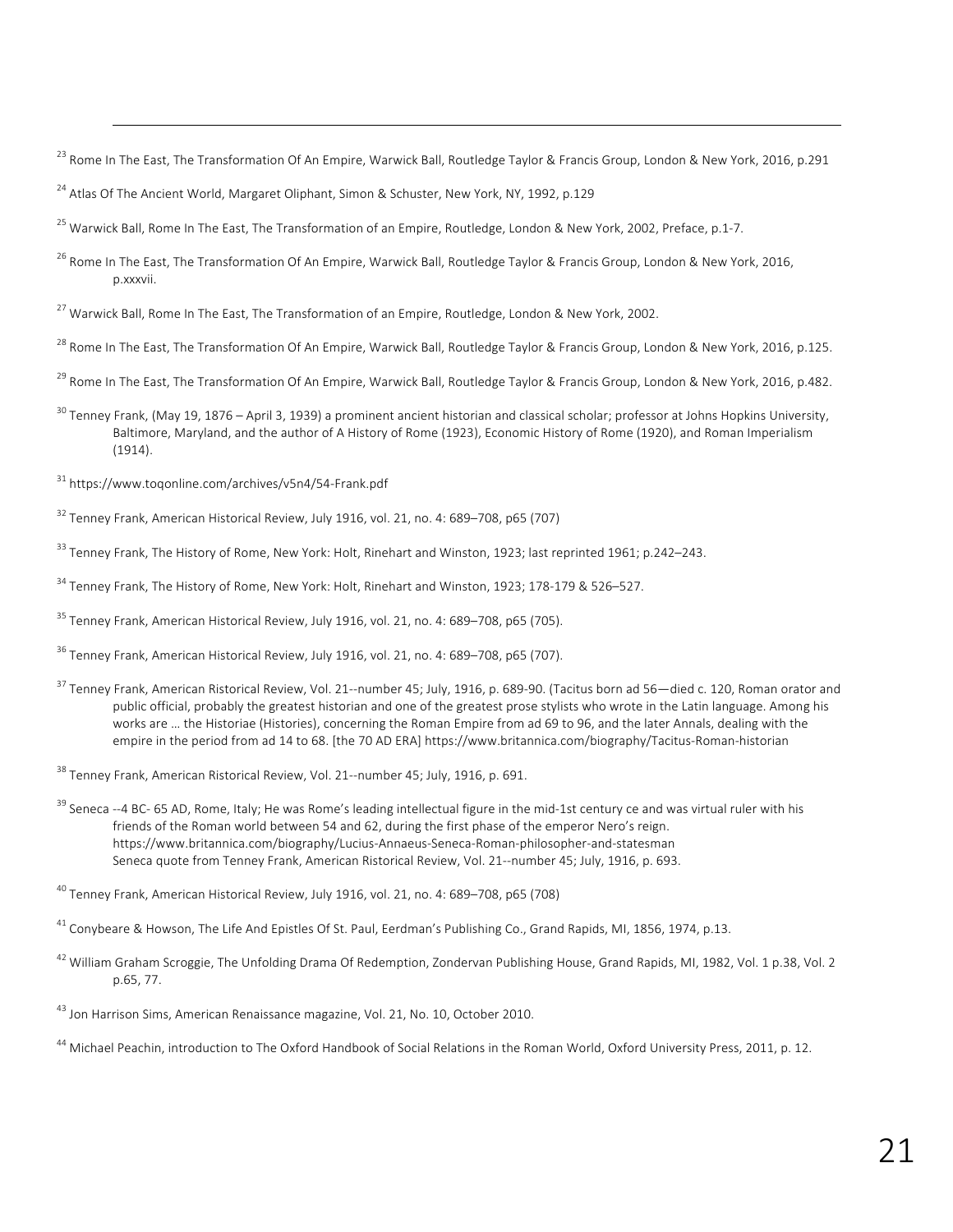<sup>45</sup> Highly recommended for a thorough and 'original-research' discussion Rome's material ruins in the East and their evidence of the Prominence of Rome 'in the East' is English scholar-archaeologist Warwick Ball's book, Rome In The East, The Transformation Of An Empire, Routledge Taylor & Francis Group, London & New York, 2016.

<u> 1989 - Andrea Santa Andrea Andrea Andrea Andrea Andrea Andrea Andrea Andrea Andrea Andrea Andrea Andrea Andr</u>

- $46$  Check out this map for a quick look at the span of Roman Empire cities from the Atlantic to the Tigris, Roman road system, ruins, etc., excellent and interactive. http://imperium.ahlfeldt.se/places/24241.html
- <sup>47</sup> This 'recognizable' geographic positioning of the world's nations was established by God (Acts 17:26). Recognition of the fulfillment of nation-based prophecies necessitates a recognition of general nation positioning on the earth. Since the parameters of nations and empires swell and decline through history, exact boundaries are not the criteria for recognition—but rather general geographic position through history.
- <sup>48</sup> HERE'S WHY I EXPECT TO SEE A Recognizable Revived Roman Empire …1) Israel, reborn after almost 2000 years, returned to its 'recognizable' land; 2) the ancient Bible Lands remain recognizable today; 3) the Revived Roman Empire will rise up in its recognizable territorial position, rather than span the globe, because the Antichrist beacons the kings of the earth, who are apparently different from the ten kings of the Revived Roman Empire, to Armageddon; 4) those 10 kings are already a boundaried and recognizable Revived Roman Empire when Antichrist arises from "among them" (Dan. 7:8), and not from "among the world"; 5) there is the Greek template or facsimile (Dan. 8), which shows 4 sub-kingdoms (4 horns) arising within a defined territory of the Greek Empire of Alexander the Great; in the same way the 10 kings will be within the known territory of ancient Rome revived (Dan. 7, where in v. 20 the 10 kings are on the 'head' of Rome, and then in v. 24, they arise "out of this kingdom") 6) Revived Rome would not be recognizable as a fulfillment of prophecy if it were a global kingdom. The Eastern Leg of Rome is not the Eastern Hemisphere of the world. Revived Rome is not 10 global zones (China has nothing to do with Roman heritage; they are the "Kings of East", Rev. 16:12). 7) Revived Rome will be recognizable as the restored ancient Roman Empire. The 10 kings of Revived Rome arise "out of" the head of the fourth beast" (Rome), not out of the human race.

<sup>49</sup> John F. Walvoord, Daniel, the Key to Prophetic Revelation, a Commentary, 1971, p.73-74.

- $50$  The list that follows is not exhaustive. For example, Revelation's 7 Churches could be added because they are located in the Eastern Leg. Other examples could be included. Amazingly, Bible Prophecy 'rewinds the tape' back to the 'Bible Lands' in the Last Days.
- $51$  "Although the Western Roman Empire fell to the Germanic invaders by 476, the eastern part survived independently until 1453, an additional thousand years." (World History Review Text, Irving L. Gordon, Amsco School Publications, New York, NY, 1973, p. 78.)
- $52$  Being the thesis of this paper, ample evidence is set forth throughout.
- 53 These Eastern kingdoms are, head to toe on the Daniel 2 'Statue', Babylon, Persia/Media, 4-part Greece/Turkey/Syria/Egypt, and East-West Rome.
- <sup>54</sup> Note that the passage is not simply referring to 'kingdom-traits' since the 'gold, silver and bronze' kingdoms are destroyed "all at the same time" as the Revived Roman Empire "legs of iron". This Daniel 2:35 statement is confirmed by 2:44 when the stone will "crush and put an end to all these kingdoms" at the Second Coming of Christ. Therefore, the Eastern Leg of End-Time Revived Rome is very much in Prominence!

<sup>55</sup> See 52 above: i.e., the same as Daniel's kingdoms with this important added caveat—Rev. 12 & 17 shows them UNITED at the End Time.

- <sup>56</sup> In nearly every End-Time prophecy passage in both Testaments Israel is either 'front-and-center', or the essential 'backdrop' for another prophetic subject.
- <sup>57</sup> The "Bible Lands" are those nations in the Middle East which surround Israel, where the 'Bible story' is told in both Testaments. I am not one who holds that future prophecy normally names only the 'Bible lands' because that is all the 'Bible-time' readers understood. When Scripture wants to name other lands, the Holy Spirit does so, sometimes generically like "coastlands," or "isles of the sea", or sometimes specifically like "land of Magog". But actually the Bible says what it means—history and the story of redemption BEGAN in the 'Bible lands', and history and the consummation of redemption (End-Time Prophecy) will END in the Middle East, 'EASTERN LEG', Bible Lands.

 $58$  Babylon in an end-time context is prophesied in 4 lengthy chapters (Jer. 50-51; Rev. 17-18) and in other passages (Isa. 13:17-22).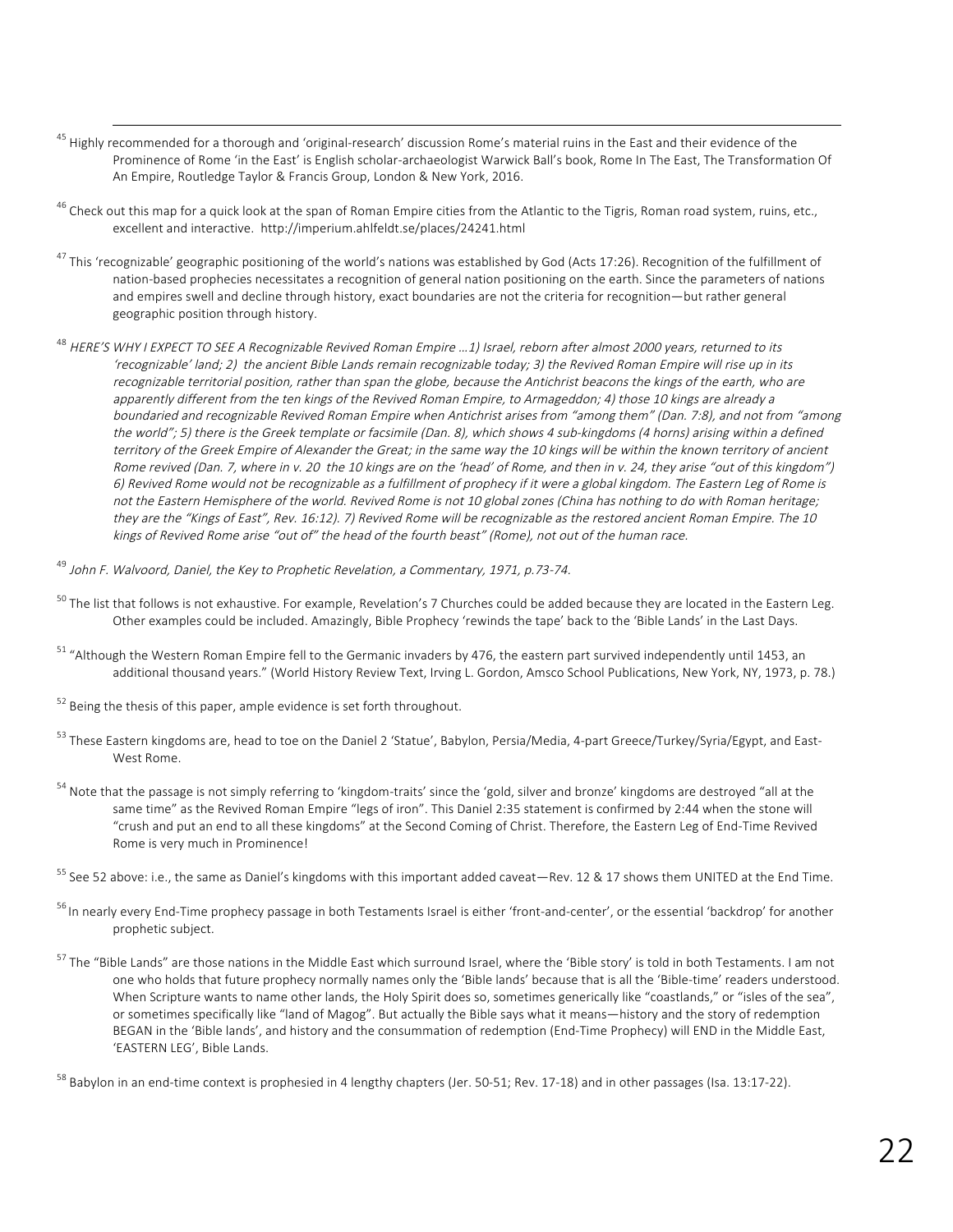<sup>59</sup> See "The Euphrates Connection" in my book The Assyrian Connection, Prescott Press, 1993.

<sup>60</sup> Revelation chapter 11.

 $61$  Revelation 16:12-16.

<sup>62</sup> Revelation 16:12-16; 19:19.

<sup>63</sup> Revelation 16:12-16; 19:19; (compare Mat. 24:15-22; those days "will be cut short", with that action centered in "Judea", v. 16, at the time of Armageddon, v. 29-30).

<u> 1989 - Andrea Santa Andrea Andrea Andrea Andrea Andrea Andrea Andrea Andrea Andrea Andrea Andrea Andrea Andr</u>

<sup>64</sup> In the EASTERN LEG, on the "Mount of Olives" at Jerusalem, Zechariah 14:4.

- <sup>65</sup> If the Eastern Leg were REMOVED, there would be NO FULFILLMENT to Future Prophecy... WHY? Because the Christ-Stone from heaven strikes, not one, but both legs, and it is at that time that the Gentile kingdoms are destroyed. Note that it is the kingdoms themselves—not kingdom-traits—that are destroyed (Daniel 2:35, 44), and "all these kingdoms" are destroyed at the same time (v.44). The statue is dominated by Eastern-Leg kingdoms, i.e., Babylon, Persia, Greece in four parts including Greece, Turkey, Syria and Egypt, and Rome, both East and West. Without the 'stage' of the Roman Empires' Eastern Leg, future prophecy would have no 'cast of actors'.
- <sup>66</sup> Gaebelein, Frank E. and Polcyn, Richard P., The Expositor's Bible Commentary, Vol. 7. Grand Rapids, Michigan: Zondervan Publishing House, 1985, p.429.; J. Barton Payne, Encyclopedia of Biblical Prophecy. Grand Rapids, Michigan: Baker Book House, 1973, p.83 and Payne, J. Barton. Encyclopedia of Biblical Prophecy. Grand Rapids, Michigan: Baker Book House, 1973, p.81. No one has been able to successfully place Micah 5:5-8 anywhere in past historical fulfillment. If the two legs of Daniel's Statue are not seen as both feet standing in Europe, but rather are spread apart with one foot in Europe and the other in Asia, the problem of past fulfillment becomes moot, for the door to future fulfillment is thrown wide open.
- <sup>67</sup> J. Dwight Pentecost, one of this generations most respected Bible prophecy commentators, places Micah 5:5-6 in the timeframe of the Antichrist, (Pentecost, Things To Come, p. 352); Tim LaHaye does also. (Tim LaHaye, Tim LaHaye's Prophecy Study Bible, p. 960); C.I. Scofield seems to agree in his Isaiah 14:26 comment on Assyria, saying, "This universality [v.26] is significant" ...referring...to the end of the age." (C.I. Scofield, Scofield Study Bible, Isaiah 14:26)
- $^{68}$  David Reagan (on the importance of Literal Interpretation) "...I stopped playing games with God's Prophetic Word. I started accepting it for its plain sense meaning. I decided that if the plain sense makes sense, I would look for no other sense, lest I end up with nonsense...I challenge you to interpret God's Word—all of it—for its plain sense meaning." (David Reagan, God's Plan For The Ages, Lamb & Lion Ministries, McKinney, TX, 2005, p.39, 44.);
	- Reagan uses what he calls "flashbacks and flash-forwards" (commonly known as "time-gap" prophecies) extensively in his book Wrath And Glory in order to keep the plain sense of Revelation intact. (David Reagan, Wrath & Glory, New Leaf Press, Green Forest, AR, 2001, p.35-37.); This same method enlightens Micah 5:2-8— IF –the PROMINENCE OF THE EASTERN LEG is recognized in a future Revived Roman Empire.
- <sup>69</sup> The Assyrian Connection (Phillip Goodman, 1993, Prescott Press) was based on the prophecies of Daniel and Revelation complemented by the historical reality of the Prominent Eastern Leg of the Roman Empire, and its powerful demonstration of the accurate fulfillment of Bible prophecy.

 $^{70}$  Arthur W. Pink, The Antichrist, I. C. Herendeen, Bible Truth Depot, Swengel, PA, p.86; 53

 $71$  David Reagan: http://christinprophecy.org/articles/recommended-books-on-bible-prophecy/

- $^{72}$  Henry Morris, The Revelation Record, Tyndale House Publishers, Wheaton, IL, 1983, p.340. Dr. David Reagan on Henry Morris…"The best commentary I have ever read on the Book of Revelation is one called The Revelation Record by Dr. Henry Morris." (David Reagan, Wrath And Glory, New Leaf Press, Green Forest, AR, 2001, p.31.)
- <sup>73</sup> Chuck Missler, Personal Update Magazine, Nov. 2002, Koinonia House, p.1.; Clarence Larkin, Dispensational Truth. Glenside, Pennsylvania: Rev. Clarence Larkin Est., 1920, p.118.; S. Maxwell Coder, The Fined Chapter. Wheaton, Illinois: Tyndale House, 1984, p.103.; Zane Hodges, Power To Make War, The Career Of The Assyrian Who Will Rule The World, Redencion Viva Publishers, Dallas, TX, 1995, p.113-114.; Grant Jeffrey, Prophecy Marked Reference Study Bible, Zondervan, 1998, p. 749, and